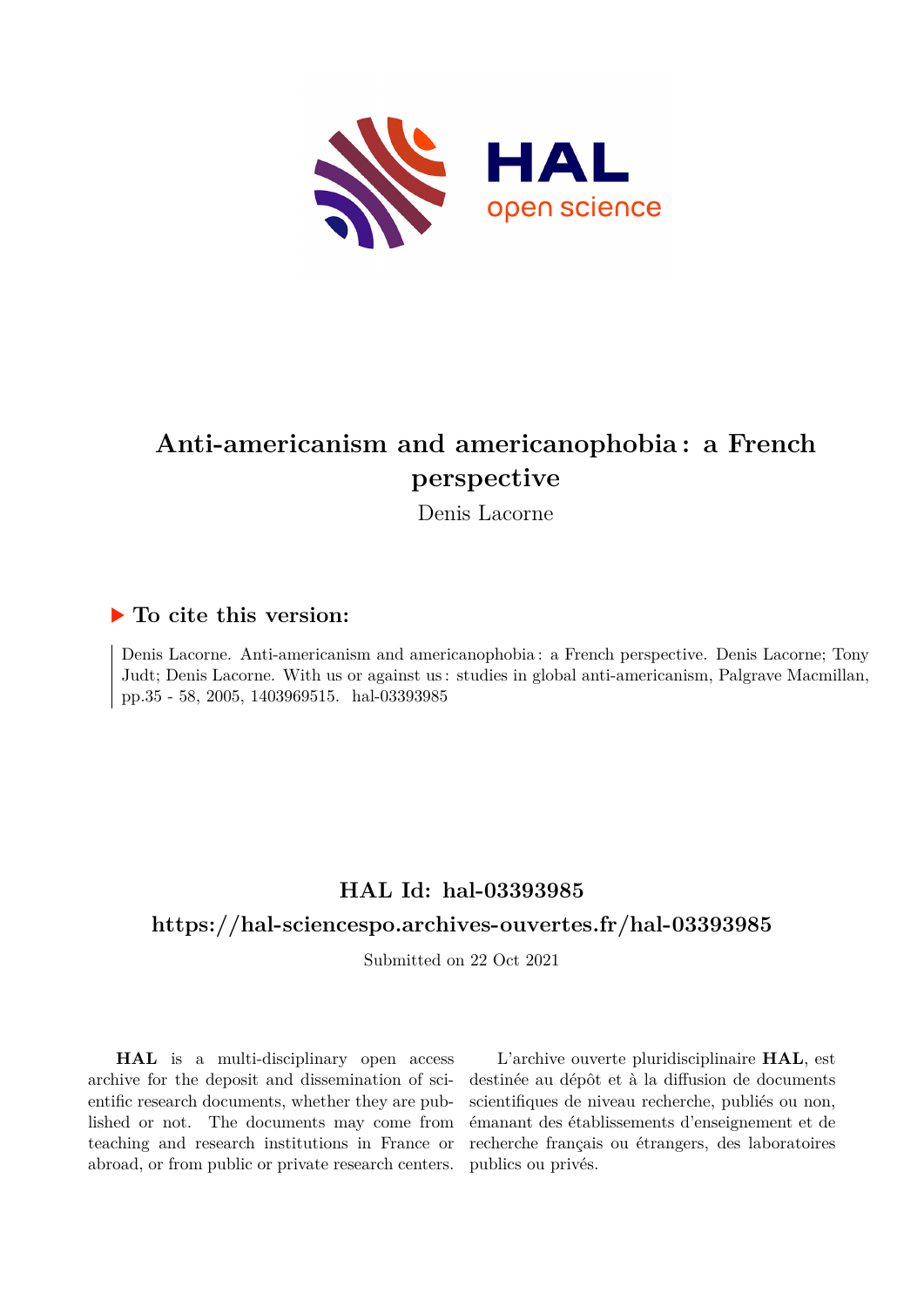#### **Anti-Americanism and Americanophobia: A French Perspective**

*Denis Lacorne*

Source: Tony Judt and Denis Lacorne, eds., *With Us or Against Us. Studies in Global Anti-Americanism,* New York, Palgrave, 2005.

French anti-americanism has never been as much the focus of debate as it is today. This is true both in France, where a crop of books has appeared on the subject, and in the United States, for more immediate reasons – notably the critical attitude of French diplomacy to the Iraq war. Some authors have underlined the unchanging historical nature of the phenomenon, defining the anti-American sentiment as an historical "invariable" since the 18<sup>th</sup> century, a *bloc sémantique*, in Philippe Roger's words. Others, like Jean-François Revel, tried especially to show what lay hidden behind such a fashionable and politically correct ideology: a deep-rooted critique of economic liberalism and American democracy. Yet others, while rejecting the anti-American label, like Emmanuel Todd, have attempted to lift the veil and lay bare the weaknesses of American democracy and the extreme economic fragility of an American empire "in decline", despite appearances<sup>1</sup>.

#### Contradictions and swings in public opinion

What I propose to do here, rather than pick out invariables, defend the virtues of the liberal model, or pontificate upon the inevitable decline of great empires, is to take a closer look at the contradictions

 $\frac{1}{1}$  Philippe Roger, *The American Enemy. A Genealogy of French Anti-Americanism*, Paris, Seuil, 2002 ; Jean-François Revel, *The Anti-American Obsession*, Paris, Plon, 2002 ; Emmanuel Todd, *After the Empire. An Essay on the Decomposition of the American System*, Paris, Gallimard, 2002. For a review of these books, see Tony Judt, « Anti-Americans Abroad », *New York Review of Books*, May 2003, pp. 24-28.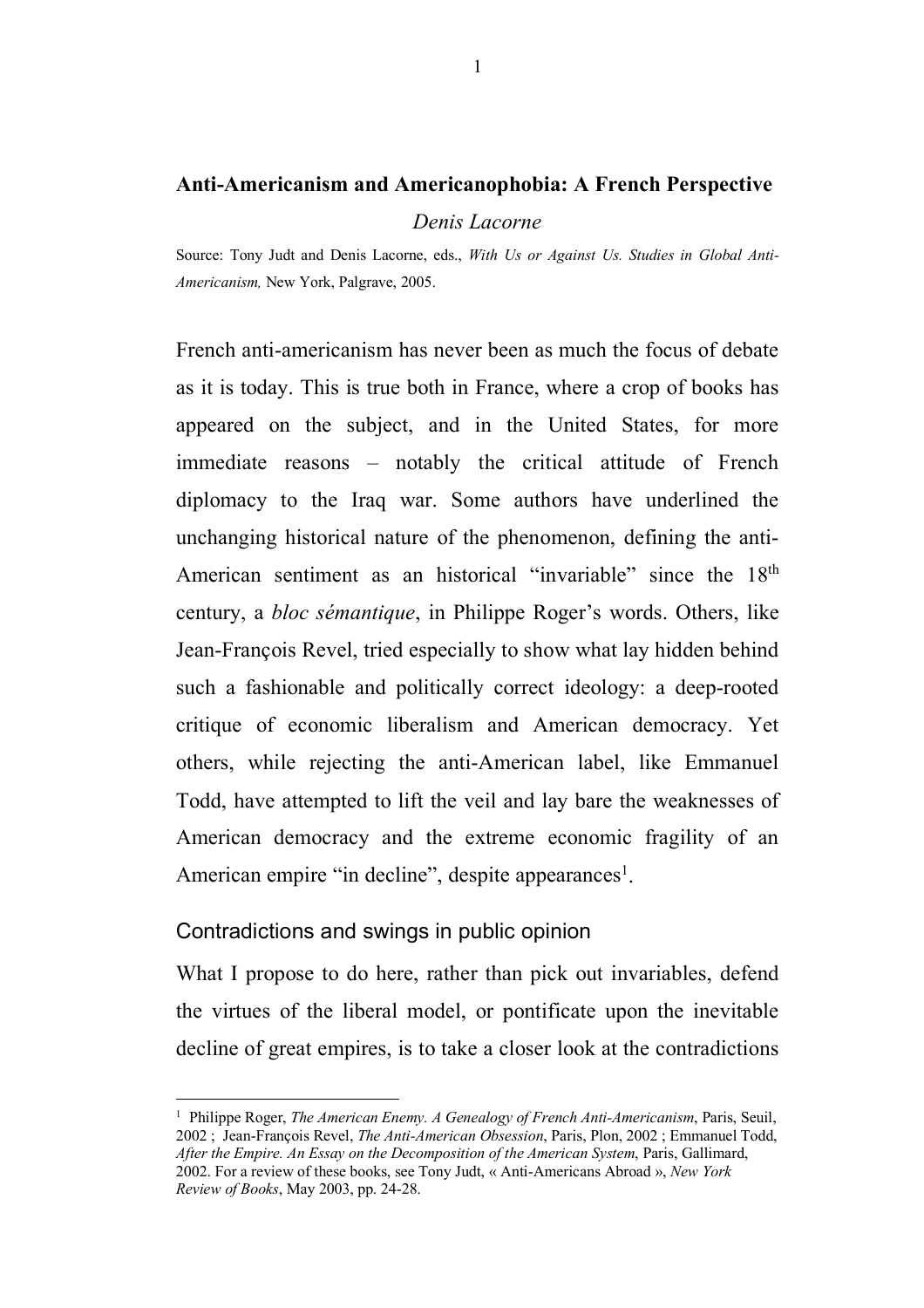of a what I view as a changing and ambigious phenomenon, a subject of frequent swings in public opinion. In *The Rise and Fall of Anti-Americanism* (1990) Jacques Rupnik and I pointed out that

France is a heterogeneous country made up of countless different groups, every one of which has its "own" image of America, which frequently changes in the light of circumstances or political events. However, it sometimes happens that this multitude of contradictory perceptions coalesces into a major trend of opinion and for a while the attitudes of the country as a whole are either exaggeratedly favourable or excessively unfavourable to American realities.<sup>2</sup>

To properly bring out the complexity of French opinion, its ambiguities and frequent contradictions, I propose going back to the year 2000, before the upheavals of the 2001-2003 period. This was a peaceful time in French-American relations. Amongst the French, empathy with the United States (41% of the polled sample) was stronger than animosity (10%), and at first sight, the Frenchman seemed to be more an americanophile than anything else. However, the very proportion of those who « couldn't say »  $(48%)$  if they harboured any specific likes or dislikes for the United States was disquieting, suggesting a kind of discomfort before the American big brother<sup>3</sup>. To get a clearer picture, the SOFRES, in the same poll,

 <sup>2</sup> Denis Lacorne and Jacques Rupnik, "France Bewitched by America," in D. Lacorne, Jacques Rupnik and Marie-France Toinet (eds.), *The Rise and Fall of Anti-Americanism. A Century of French Perception*, Basingstoke, Macmillan, 1990, p. 2. (trans. from the original French by Gerald Turner, *L'Amérique dans les têtes. Un siècle de fascinations et d'aversions*, Paris, Hachette, 1986.)

<sup>&</sup>lt;sup>3</sup> French American Foundation-SOFRES Poll, May 2000: responses to the question : « Would you rather say your feelings for the United States were a) positive; b) negative; or c) neither positive nor negative ? »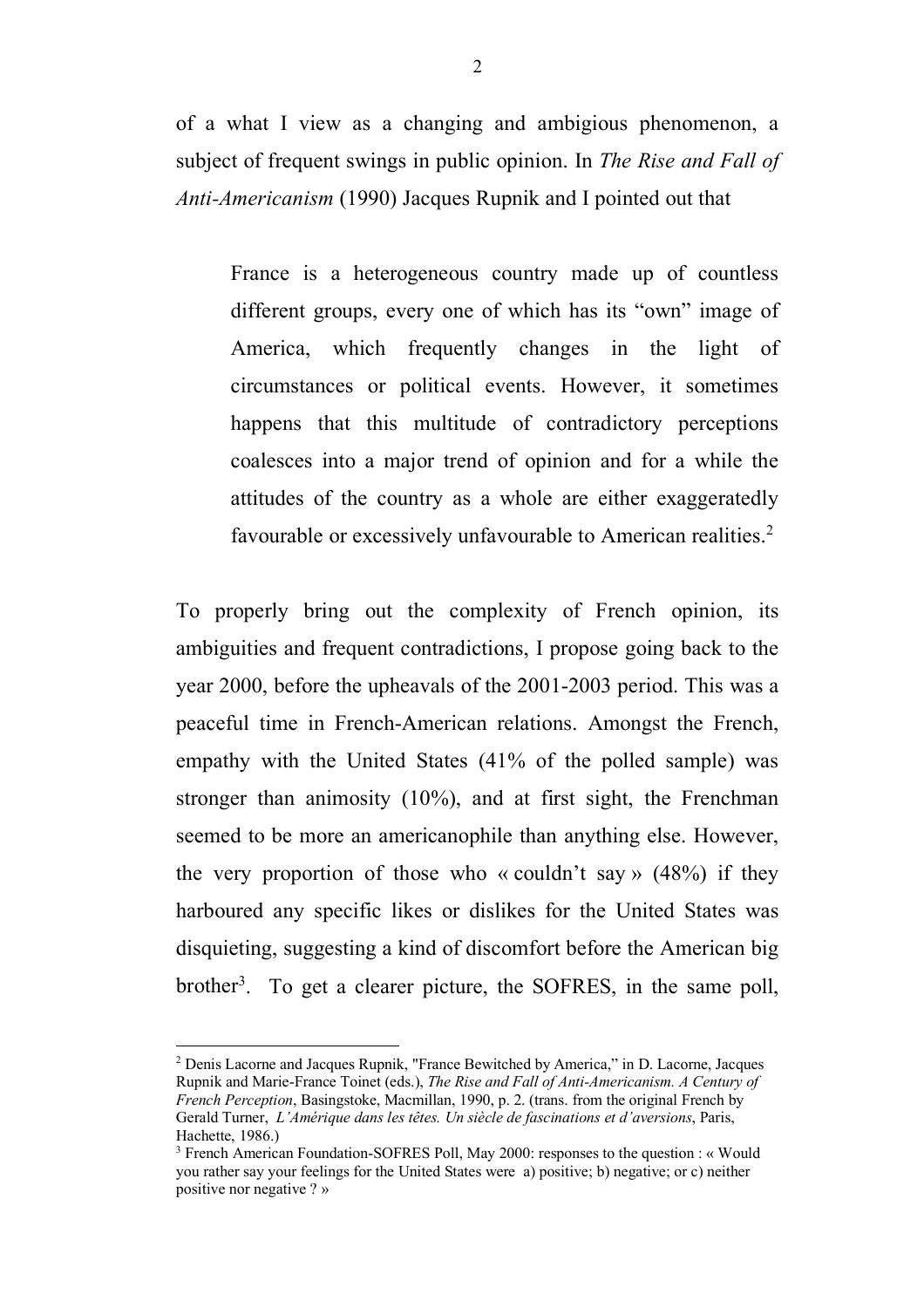asked an open-ended question, leaving a wide margin to respondents: "When you think of the United States, what images, what keywords, first come to your mind?"

TABLE 1 : Response to the open-ended question : « When you think of the United States, what words and images come to your mind ? » Source : SOFRES-French-American Foundation poll, May 2000.

As we clearly see in Table 1, most spontaneous images of America (56%) turned out to be negative. When a Frenchman thought of the Unites States, he thought, firstly, of violence (21% of respondents) in all its forms (physical violence, drugs, the death penalty, uncontrolled gun sales), or again the weird or excessive aspects of the American character (14%), including the "obesity of Américains" and the "junk" they eat (3%). The complaints so common in the 1960s and 70s against American imperialism or capitalism were now barely heard (respectively 3% et 2% of responses). As for the brighter sides, spontaneously mentioned, what is striking is that none of them had anything to do with American democracy or liberties. When a Frenchman holds a positive opinion of the United States, he cites, in order of importance, American grandeur or gigantism (14%), American power (12%), or superior technology… It is clear that for our countrymen, America is not a political model: an insignificant number of those polled refer specifically to key elements of economic or political liberalism, such as "individualism" (2%), "freedom" (4%), "liberalism" or "capitalism" without elaborating upon meanings (3%). One even comes away with the impression – and this goes to prove the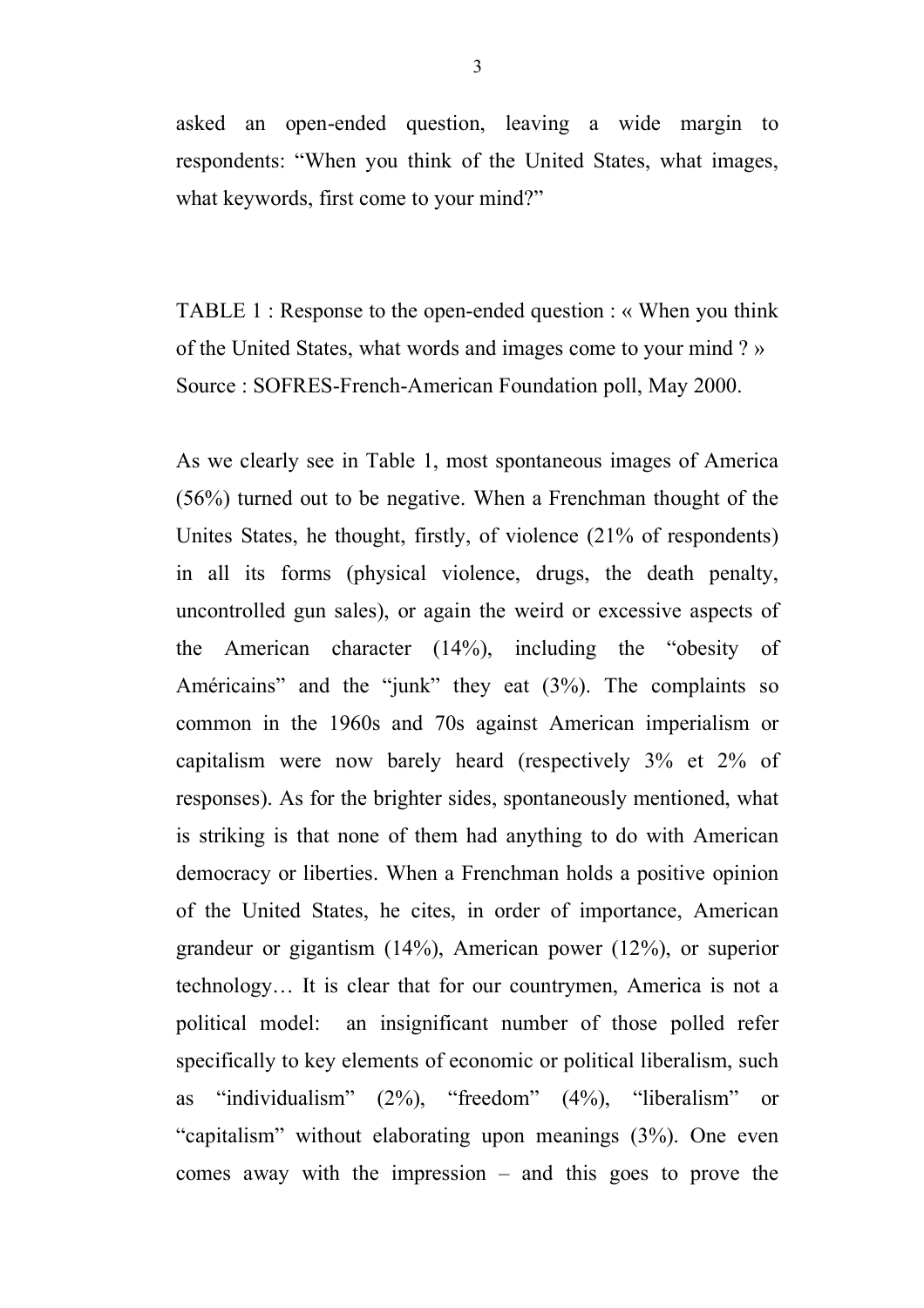ignorance of the average Frenchman about America – that in the social integration of recent migrants, France is doing better than the United States<sup>4</sup>.

These limited figures show that the French didn't turn anti-American all of a sudden in 2003, at the time of the American invasion of Iraq. They were so before the Gulf War. Or rather, they were already in two minds, their empathy mingled with indifference, their admiration with doubt and distrust of the abnormalities of American society.

Who shapes opinion? The study does not help answer that question. But we could try an explanation, especially of the frequent criticism in France against the violence and racism of American society. This could partly be blamed on the media – films, news and current affairs programs, and all the French debates about the injustice and barbarity of the death penalty in the United States. There seem to be good reasons for the United States to get unpopular with the French, even if, as I hope to show, some of our good men have overdone it to the point of losing all credibility<sup>5</sup>.

Another recent and unusual phenomenon in French-American relations has been the three quick swings of public opinion within a short span of time between September 2001 and June 2003. First Stage: Extreme sympathy. That was a time when most of the French shared in the suffering of Americans, in the aftermath of the

<sup>&</sup>lt;sup>4</sup> In response to a closed question about the social integration of immigrants, 50% of the polled population were of the opinion that, in the United States, "things weren't better than in France" against 18% who thought that they were…

<sup>&</sup>lt;sup>5</sup> See, in this volume, Gérard Grunberg, XXXX pp. XXX, for a complete and nuanced analysis of French and European opinion.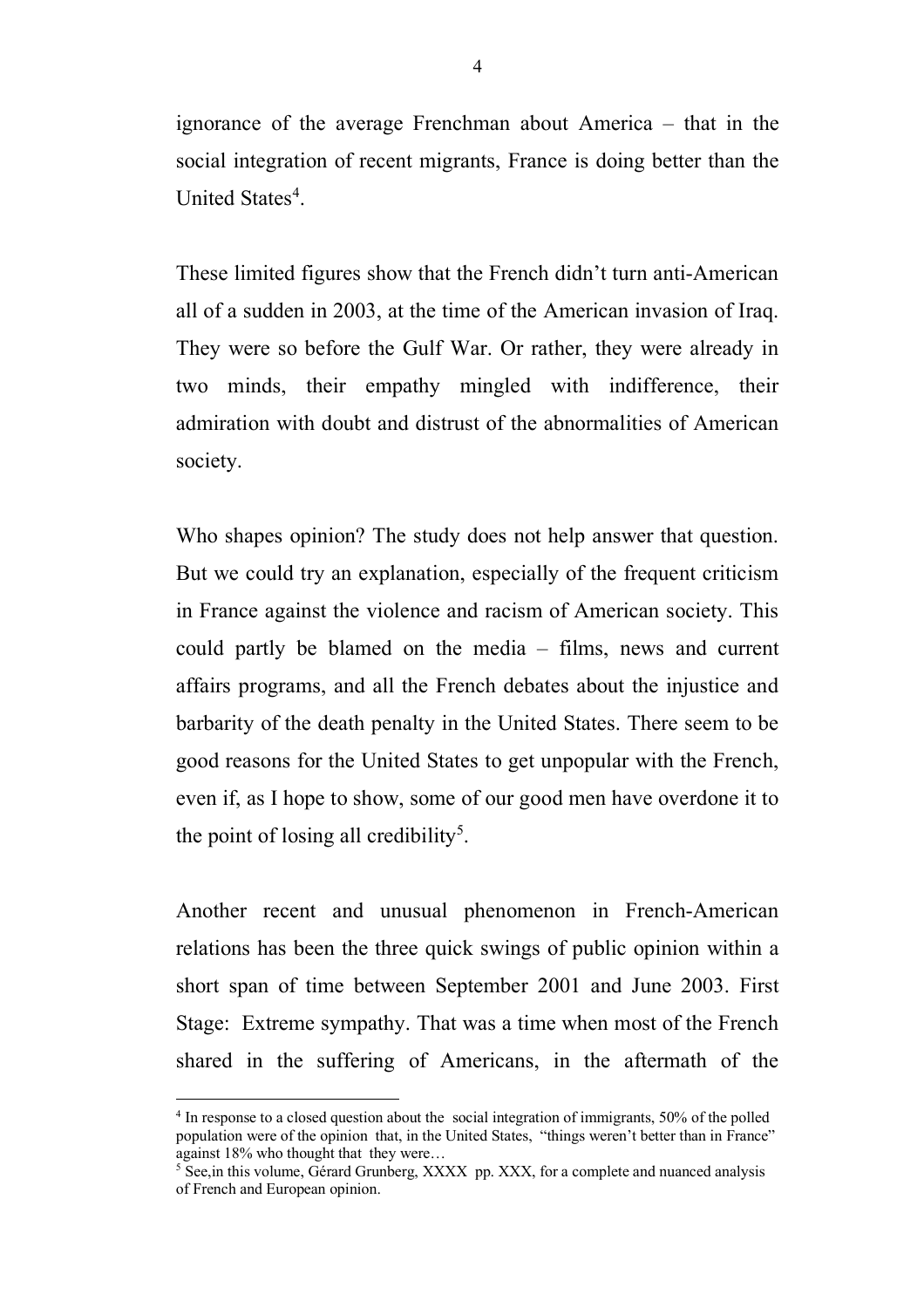September 11 attacks. The most well known newspaper editors marked the occasion with a slogan somewhat unusual in the post-war daily press: "We are all Americans!"<sup>6</sup>. French compassion expressed itself in a hundred different ways: from the ecumenical mass at the American Church of Paris to the three mandatory minutes of silence in every school and government administration, the hundreds of paintings elementary school students in Normandy sent to the US, and other more modest but symbolically significant gestures like the planting of the Tree of Liberty alongside Bartholdi's bronze Statue of Liberty at the Luxemburg gardens in Paris. During the festivities of the 14th of July in 2002 the new compassionate love for America reached its apotheosis, with a red New York Fire Department truck leading the parade. An entire class of marching West Point cadets, in Paris to celebrate the bicentennial of their school – founded in the same year as the French military academy – followed on its heels, their Saint Cyr comrades marching alongside.

Second Stage: Differences crop up between France and the United States regarding the UN resolutions and the invasion of Iraq. What came as a surprise in France, was the near-unanimous public support of Chirac's critical stance, a situation where the political left, right and far right seemed to have joined the same chorus. Stranger still, French opinion coincided perfectly with widespread popular opposition to the war, making it possible to say: there is a Europe of the people too, and here's evidence<sup>7</sup>... On March 28th, when the war

 <sup>6</sup> Title of an editorial by Jean-Marie Colombani, Chief Editor of *Le Monde* (see *Le Monde*, 12 September 2001. A year later, observing the rise in trans-atlantic tensions, Colombani wondered if we hadn't "all become anti-american". Id., « The American Blind Alley », *Le Monde*, 11 septembre 2002.

<sup>7</sup> See, Olivier Duhamel, « A European Public Opinion », *Journal du Dimanche*, 9 February 2003. In Europe, never did more than 10% of any polled sample express an opinion favorable unilateral intervention in Iraq. In Britain, a relative majority of the polled population was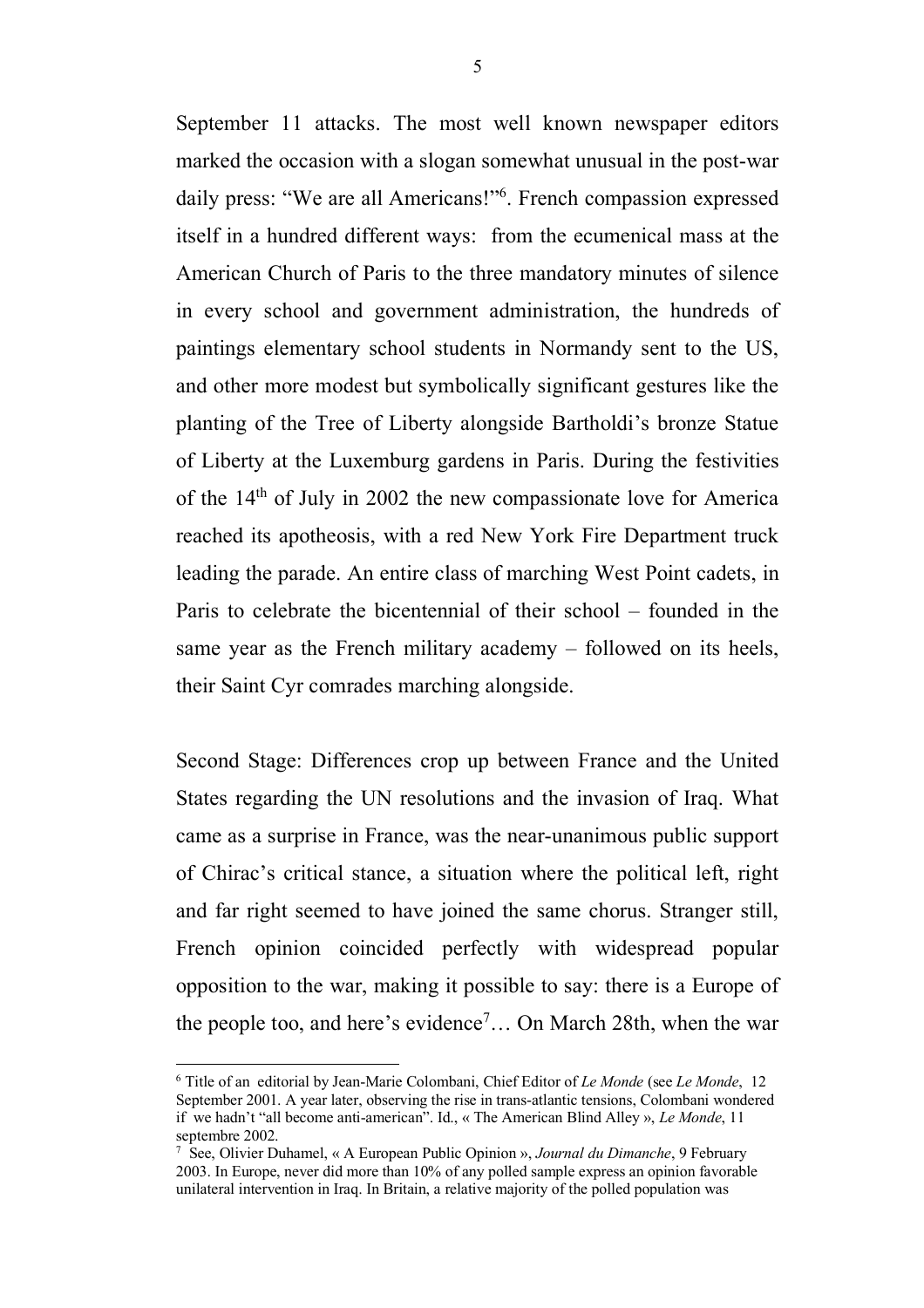began, public opinion confirmed its massive support for French foreign policy: 78% of the polled sample opposed the American intervention. More surprisingly, a quarter of the French felt themselves « more on the Iraqi side » (65% of French Muslims) and, according to the same study, "deep down", 33% of those questioned "did not wish the United States to win"  $(72\% \text{ of French Muslims})^8$ . In a most unprecedented declaration, the Prime Minister felt obliged to clarify in Clermont-Ferrand, on March 31st 2003: "Be careful not pick the wrong enemy. [...] Opposing the war doesn't mean that we're hoping for dictatorship to win against democracy<sup>9</sup>."

There did appear a note of discord within the French élite. Influential intellectuals, like Pierre Hassner (otherwise extremely critical of methods used by the Bush administration) spoke out in support of good sense and realism, against French diplomatic activism and the passing thought of allying with Russia, Germany and China, a combination intended to counterbalance the power of the United States: "Even if we refuse to take orders from Bush, we can't have the butcher of Chechnya or Tibet commanding us instead (note). »

Third Stage: Appeasement and reconciliation. Preparations for the G8 summit at Evian became an occasion to resume friendly French-US relations, to a point where Bush concluded his *Le Figaro* interview with an unexpected "Vive la France!", preceded by his admission that "between allies, we might have our differeces, but

opposed to any war (41%); the anti-war majority was net? in Germany (50%), significant in France (60%), and massive in Spain (74%). EOS- Gallup Europe Poll, 29 January 2003, quoted by Duhamel.

<sup>8</sup> Polls, Le Monde-TF1, 28-29 March 2003 and IPSOS-Le Figaro, 1-3 avril 2003, *Le Figaro*, 5 April 2003 (based on a national sample of French Muslims).

<sup>9</sup> Cité dans *Le Monde* du 3 avril 2003.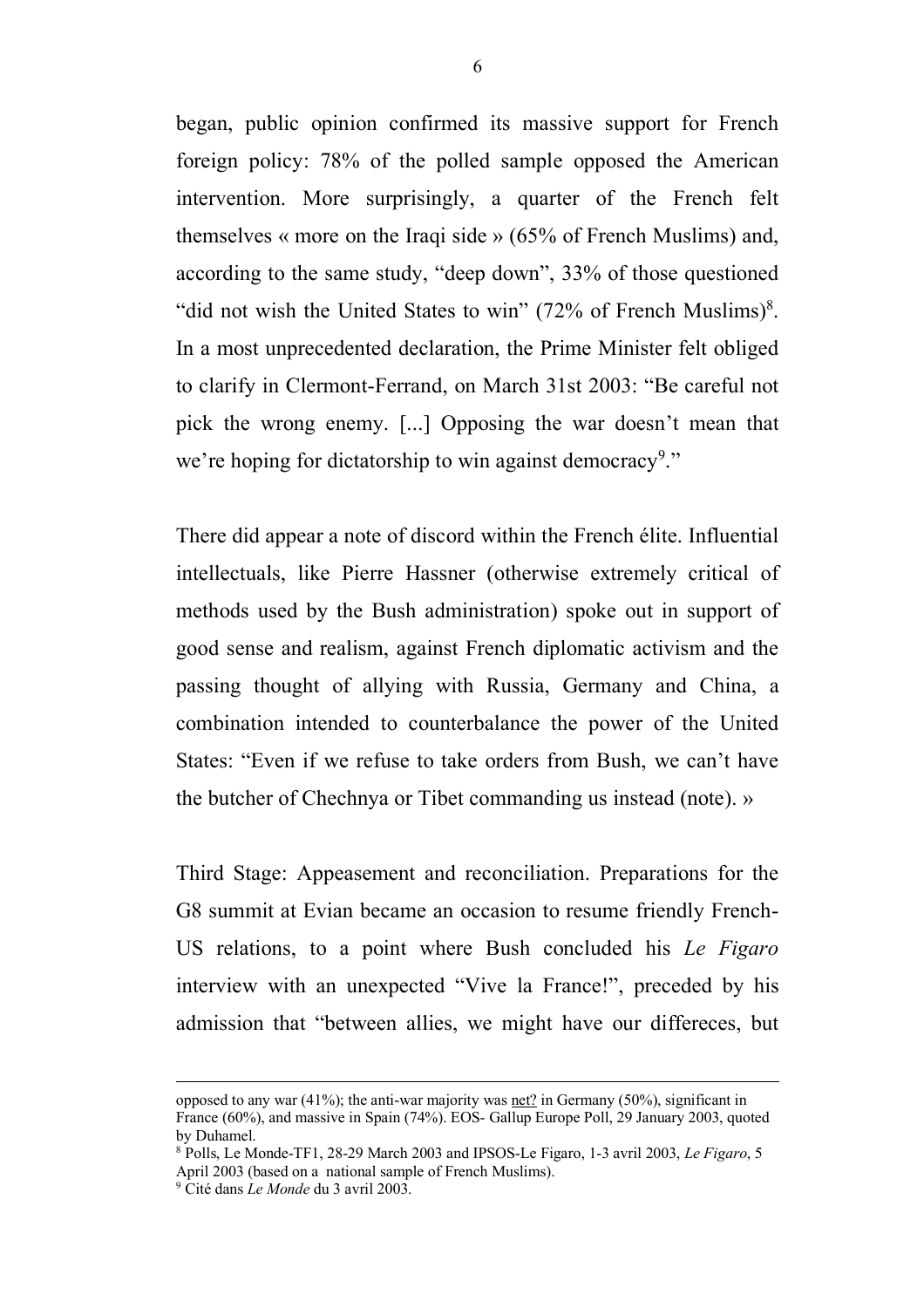what brings the United States closer to France, to Europe, is far more important<sup>10</sup> ». At the same time, an officer of the American forces posted at Kabul stressed the eminently positive role of the French forces helping the Americans rebuild an Afghan army. "Out here", he pointed out to a visiting American senator, "we've still got French fries $1!$ ."

Still, whatever the ups and downs of the transatlantic relationship, we would be well advised not to ignore the vigor and tenacity of anti-American feeling in France. This is proven by the sales figures of a whole new literary genre of books about the "murky side of America". These publications indiscriminately denounce the more monstrous aspects of American civilization. We could cite, for example:

Noël Mamère and Patrick Farbiaz, *Dangerous America* (Ramsay, 2002) Peter Scowen, *The United States: An Unauthorized Report*  (Mango, 2002) Ziauddin Sardar and Merryl Davies, *Why The World Hates America* (Fayard, 2002)

Thierry Meyssan, *The Appalling Imposture* (Carnot, 2002)

All these books tell a similar tale of bad deeds, horrors, and threats – the American colonization of the world compounded with an even more real colonization of minds, a foreign policy that is nothing but

 <sup>10</sup> Bush, « I'm determined to work with France » (interview), *Le Figaro*, 30 May 2003. Curiously, *The Times* in London, interpreted differently the same event, under the tile: « Bush Diplomacy Begins With Attack On France », *Times*, 31 May 2003, p. 23.

<sup>&</sup>lt;sup>11</sup> Andrew Higgins, « For U.S., Waging Peace Still Requires Support From Contrarian Allies », *Wall Street Journal* (Europe), 17 June 2003.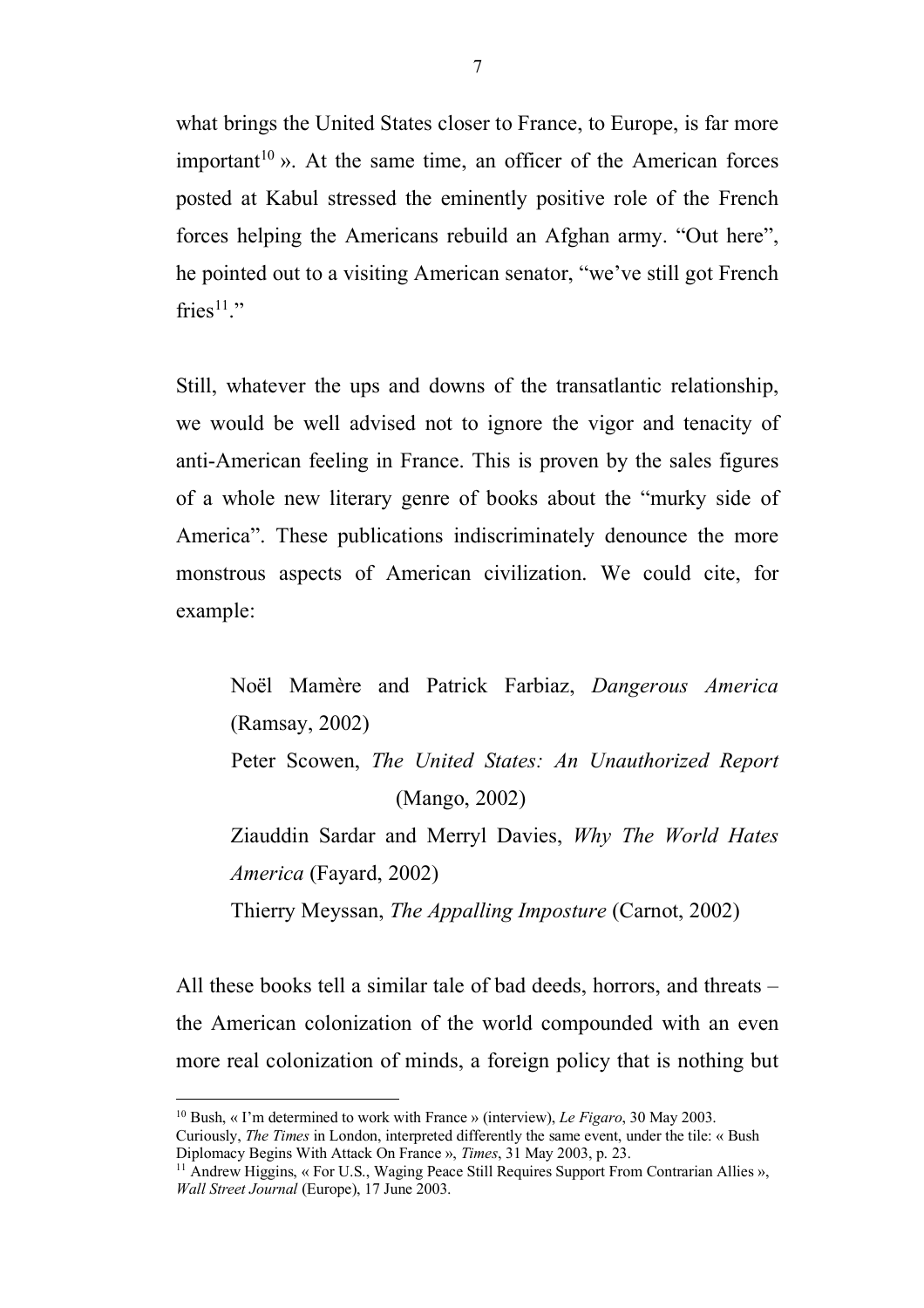a series of terrible conspiracies (of oil barons, GMO barons, the CIA and the Pentagon), brutal domineering behaviour, complete indifference to poverty and mass killings in the world – an indictment of American abuse of power and dominant position, US disrespect for international law, in a word the neo-colonial violence of a new Roman Empire. The image of the « Bush doctrine » in the media fulfilled all expectations. It seemed tailor-made – at last an American president that America haters always dreamt of, a splendid blend of the brutal sheriff and the fanatic clergyman. These studies, as we might suspect, lacked scientific rigor. Guesses and impressions stood in for truths and every manner of sophistry was deployed to prove the barbarity of America. George Bush, for instance, was portrayed as a bloodthirsty Texas Governor, with a finger firmly pressed on the switch of an electric chair. Elected President, Commander-in-Chief of the US Armed Forces, Bush suddenly appeared in the role of a Christian crusader king, out to shake up the world, flying the standard of a puritan fundamentalist horde gone out of control. News headlines spoke of "George Bush's Holy Crusade" (*Libération*), "War or Jehad?", "Holy Wars" (*Le Point*), "Holy War against Jehad" (*Le Nouvel Observateur*), "The Clash of the Fundamentalists" (*Le Monde*), over three weeks<sup>12</sup>.

José Bové and Jean-Marie Messier: two grand causes, two fallen heros of French modernity.

We see that the protean anti-americanism in the past few years has been nourished by contemporary world events, and fed also by fears and fantasies inherited from the  $19<sup>th</sup>$  or early  $20<sup>th</sup>$  century. The antiglobalizing tone of a José Bové, the shepherd of Larzac, is ultimately

 $\overline{a}$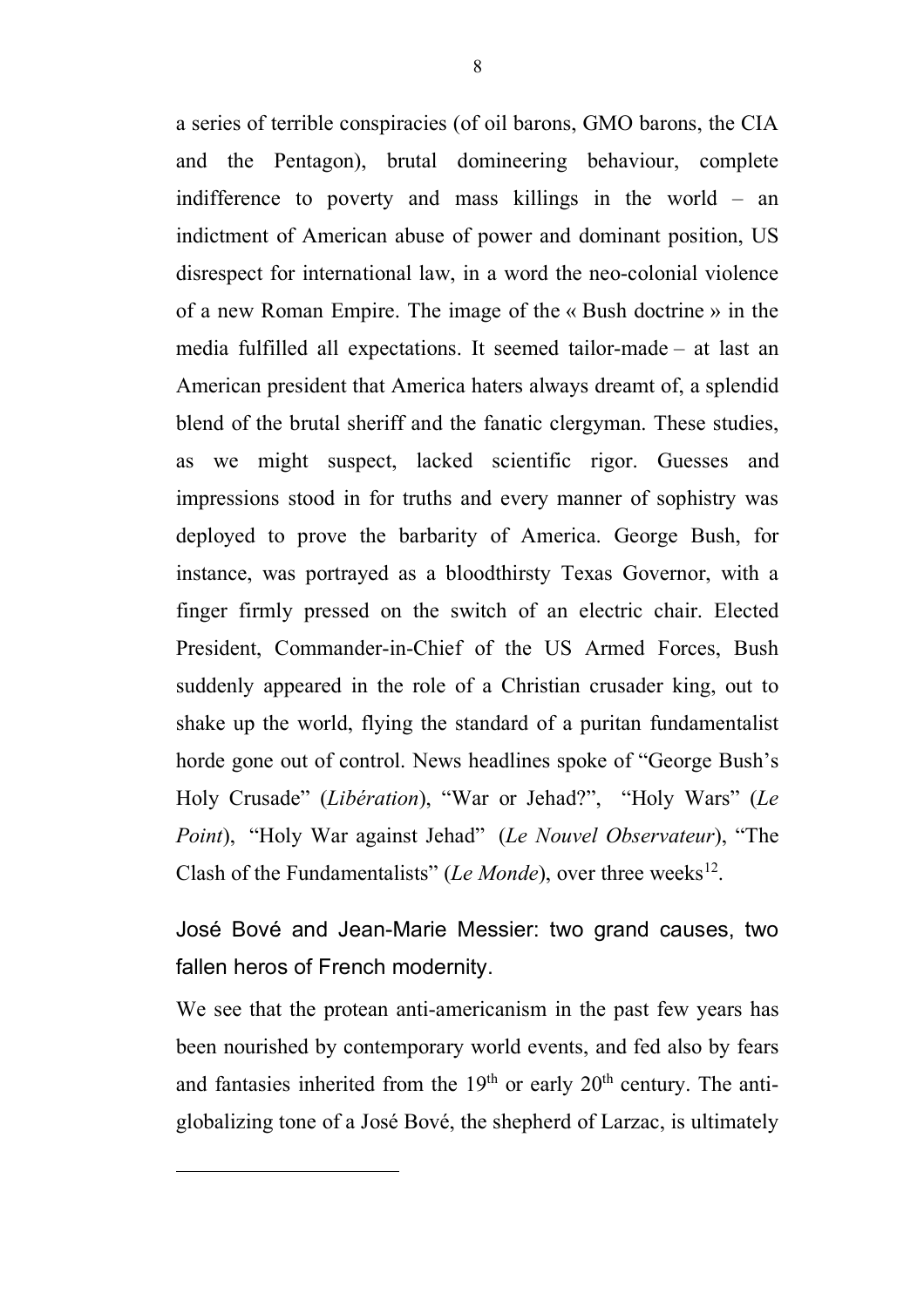little else but a remake of the attacks on industrial and commercial "Americanization" back in the twenties. "Americanization" was, at that time, another word for mindless mechanization. It symbolized the subservience of modest independent artisans to American corporate power, brutal assembly-line discipline, the acceptance of « dehumanized settings » in a modern society excessively rationalized by the rules of Fordianism or Taylorism – in short, a world with little pride in personal initiative and accomplishment<sup>13</sup>.

Going it alone against the American Goliath, and its Taylorized food outlet, the McDonald fast-food chain – José Bové proved that society had not totally silenced individual voices and that a lone David could check the inexorable advance of the juggernaut of food standardization. Wholesome food was counterposed to American « junk », the rich taste of a slice of Roquefort was compared with a tasteless, greasy, grilled mass of mince. A modern version of the *personnalisme* of the thirties, José Bové symbolized a typically French form of resistance to the dominance of American trade. His spectacular political acts launched with the Confédération Paysanne farmers' union – the destruction discreetly termed a « dismantling » operation) of a McDonald's restaurant at Millau in the Aveyron region<sup> $14$ </sup> or his active participation in anti-globalization protests at Seattle, during the WTO summit, were happenings which led (far more in France than in the US where he remained a little-known figure) to his omnipresence in the media.

 $\overline{a}$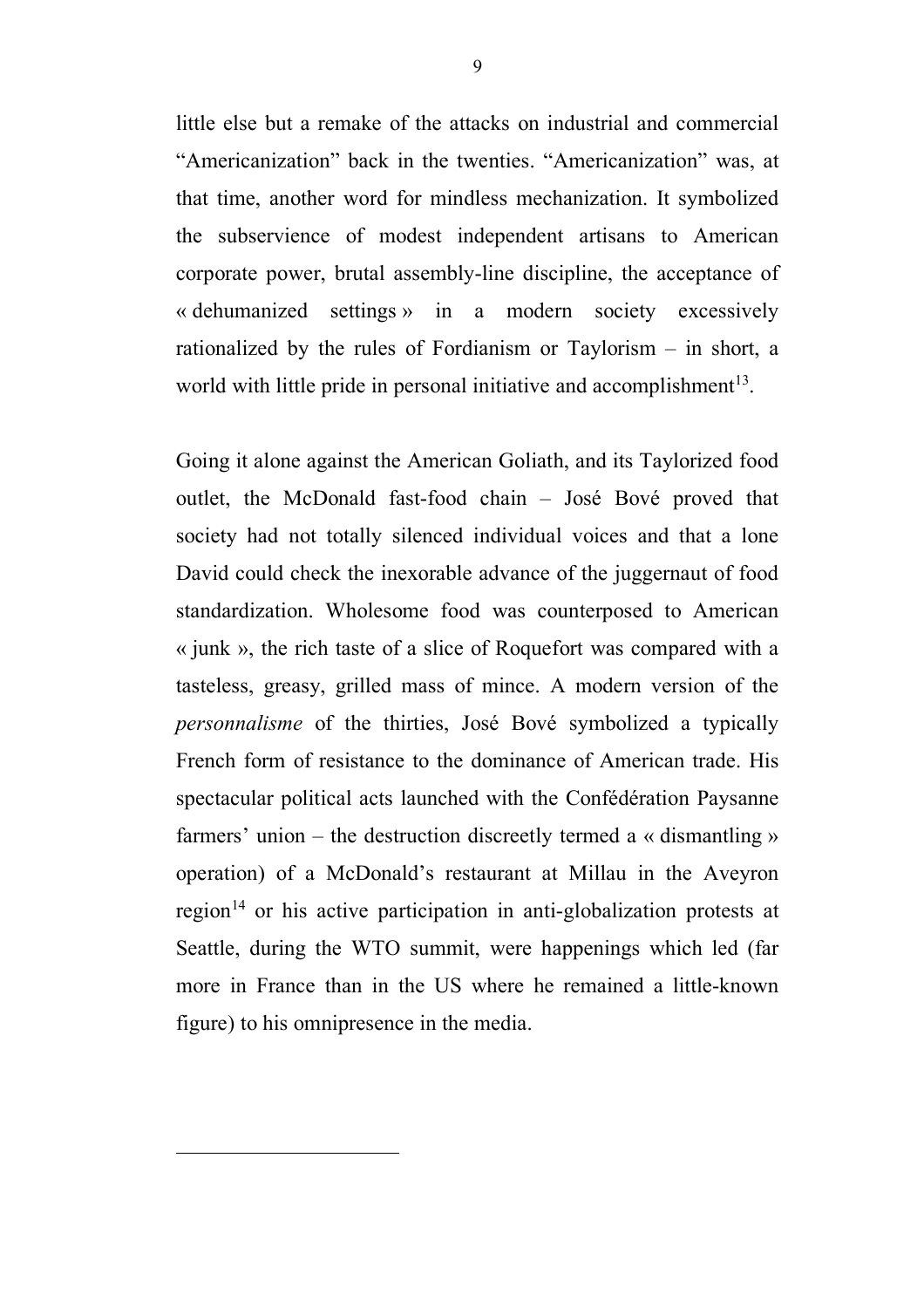Acclaimed by leaders of the right and the left, united in their opposition to the uncontrolled globalization process, José Bové became a myth all by himself: he incarnated the virtuous qualities of the heroic characters of French and Belgian comic books. He was Tintin in America, going after the producers of GMO foods, quite like the Tintin who got after the Chicago gangs, and he was Astérix at war against the legions of imperial Rome.

Oddly enough, the provisional rejection of « American » globalization, symbolized by José Bové, was accompanied by the acceptance, just as provisional, of another kind of globalization incarnated by the most American of French corporate leaders, Jean-Marie Messier. A classic product of the élite « Grandes écoles » (Polytechnique and l'ENA), a high-ranking, respected, civil servant in the government of prime minister Balladur (whose principal secretary he had been, in charge of privatisation), Messier demonstrated that it was possible to live the American dream in France, firstly by changing careers, then by taking control of a private company, the Compagnie Générale des Eaux, and turning it into one of the biggest media and communications companies in the world, with its name changed to Vivendi Universal, after a series of mergers. Like the frog in the tale, blowing itself up to the size of an ox, this ordinary French company became one of the leading American multinationals, highly rated on Wall Street, gaining control of a Hollywood major (Universal Studios), and adopting English as its working language in accordance with the desire of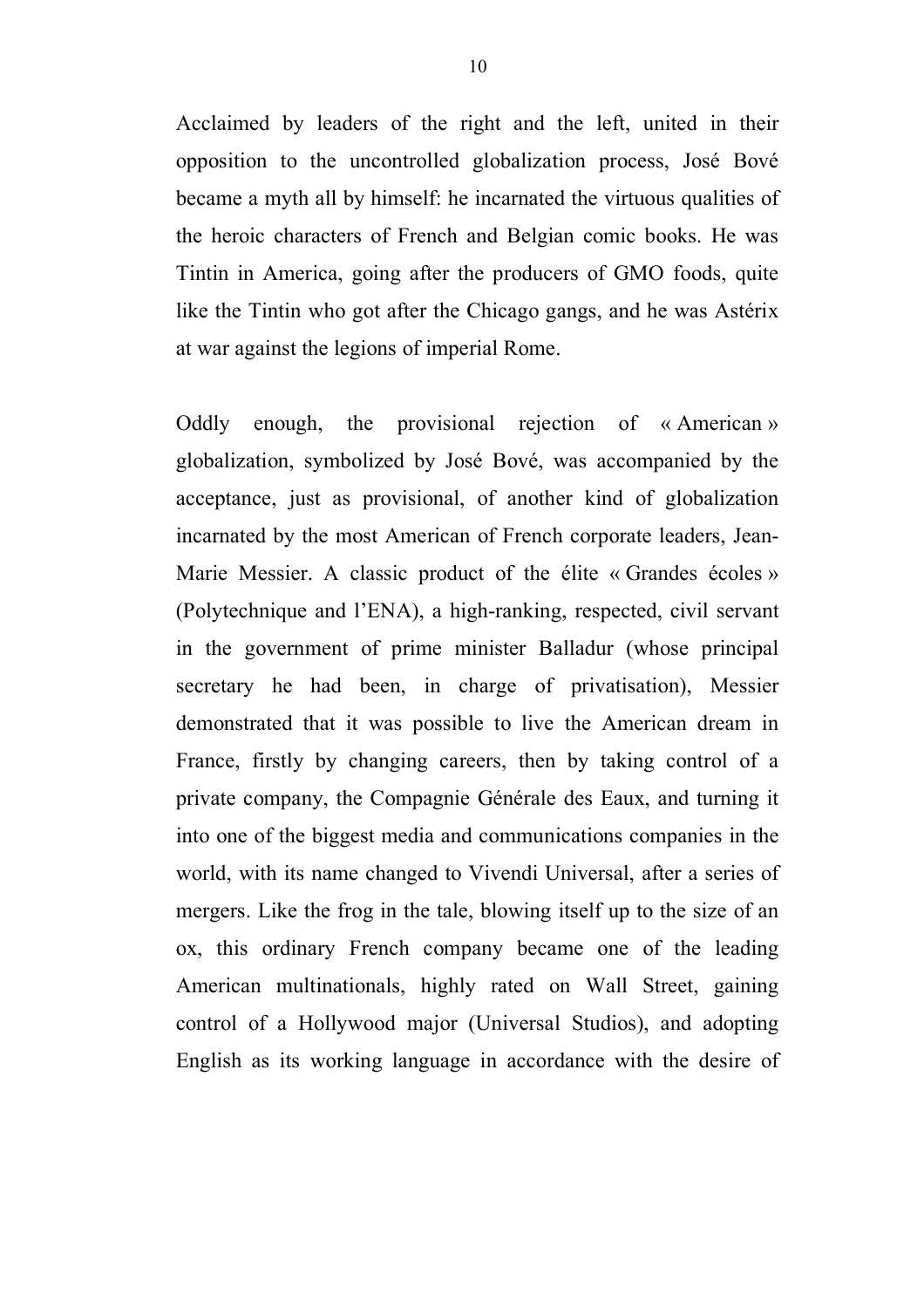most members on its Board of Governors, with a President that lived on Park Avenue in downtown Manhattan<sup>15</sup>.

However, these two emblematic figures of French modernity were also fallen heroes. José Bové landed in prison, sentenced by a French court for attacks on private property, and Messier had in the end to quit the Presidentship of a company he had driven to the verge of bankruptcy. Both kinds of zeal had led to failure. José Bové and Jean-Marie Messier, men who symbolized the difficult French relationship with modernity and globalization, only revealed the paradox of French sentiment, generally « suspicious » of globalization (72%), declaring at the same time that globalization was a "good thing for France" (53%), especially "good for French industry"  $(63\%)$ <sup>16</sup>.

This inconstancy of the French surely reflects another paradox, observed in a recent study by Philip Gordon and Sophie Meunier. "While the French (often stridently) resist globalization, they also adapt to it (discreetly and usually better than many would suspect)<sup>17</sup>. » Anti-American rhetoric should therefore never be taken literally: it is often accompanied by rhetoric perfectly admirative of America, an aspect too often overlooked by the media, and by authors who have made a career out of anti-Americanism  $v^{18}$ .

Still, French anti-Americanism has a bright future. It feeds on more than a century-old tradition, and enjoys continuing support from

 $\overline{a}$ 

<sup>17</sup> *Ibid*., p. 19.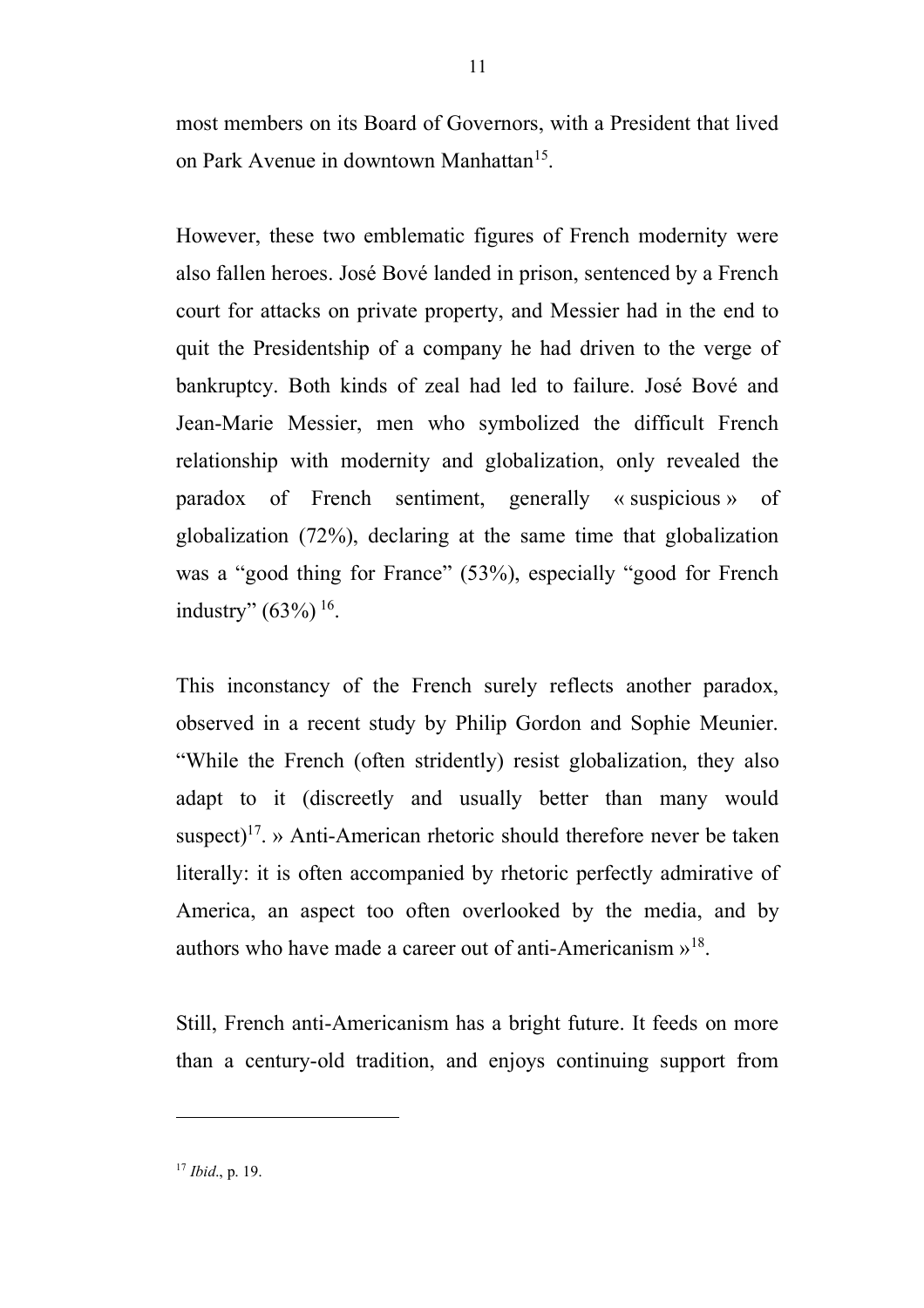leading political figures of all shades, and from lobbies of a new kind, like the Confédération Paysanne founded by José Bové in 1987, and ATTAC, the Association for a Tobin Tax on speculative transactions, in aid of social solidarity. ATTAC was launched in 1998 at the initiative of the editors of *Le Monde Diplomatique*. Almost echoing José Bové's radical slogan, "the market is my main enemy!", Ignacio Ramonet, Editor of *Le Monde diplomatique*, declared soon afterwards that the « market had to be disarmed and defeated » at all costs<sup>19</sup>. This explains the impressive success of ATTAC, the biggest French lobby against globalization<sup>20</sup>.

At least part of the success of the anti-globalization movement could be explained by the support it got from most major French political parties. If we take a look at the political formations that considered globalization their main target of attack, we find in the forefront Jean-Marie Le Pen's National Front, belligerently opposed to the globalization of trade during the European elections of 1999, and a precarious alliance of two champions of national sovereignty, Charles Pasqua and Philippe de Villiers, who joined in a chorus to lament the sacrifice of the "grandeur of France upon the altar of globalization" (Pasqua termed it the "new totalitarism of our times" ) ; the Communist Party and its general secretary, Robert Hue, who denounced the process of "unbridled neo-liberal globalization" at WTO's Seattle summit, to say nothing of the curious union of a Gaullist Chirac and a Socialist Jospin, both proposing, in turns, ways to "tame" or "humanize" globalization as if it were some kind of beast that had to be reined in at all costs if the

 $\overline{a}$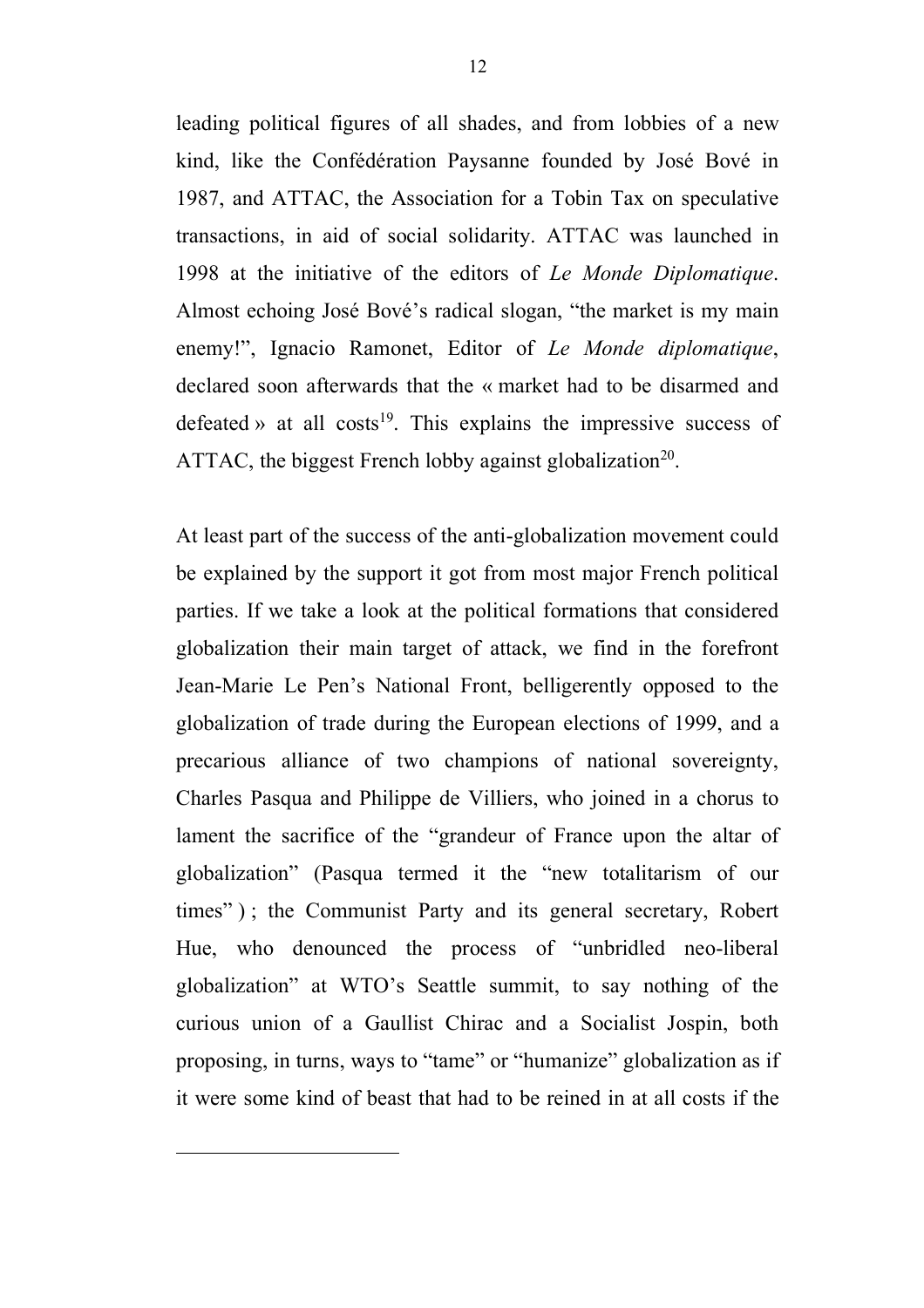eventual destruction of European cultures and economic systems had to be averted. Worried about the increasingly important role of American pension funds in the workings of the French stock exchange, Chirac attacked the selfish interests of "Californian pensioners" while Jospin denounced the "dictatorship of shareholders" on the other side of the Atlantic. Only the MEDEF (the organization of French employers) and the centrists of Liberal Democracy, led by Alain Madelin, could see any good at all coming out of the globalization of liberal economies<sup>21</sup>.

#### The illusion of transparence

 $\overline{a}$ 

America is an open society. News and information circulates freely, American media organizations dot the globe, European journalists encounter no special obstacles when they work in the United States, and the number of Europeans traveling in America rises from year to year. One could consider oneself well informed about American affairs. However this apparently transparent American society comes with a dark curtain hiding the real workings of American society. One thinks one knows, but in fact one knows little… possibly due to carelessness or absent-mindedness, but also due to a kind of smugness: it is so much easier to speak without trying to understand, look without really seeing, condemn before taking a closer look. Two controversial topics could illustrate the actual ignorance that characterizes French views of America: multiculturalism and the death penalty.

American multiculturalism is, since the 1990s, the *bête noire* of the partisans of a secular, republican and assimilationist French society,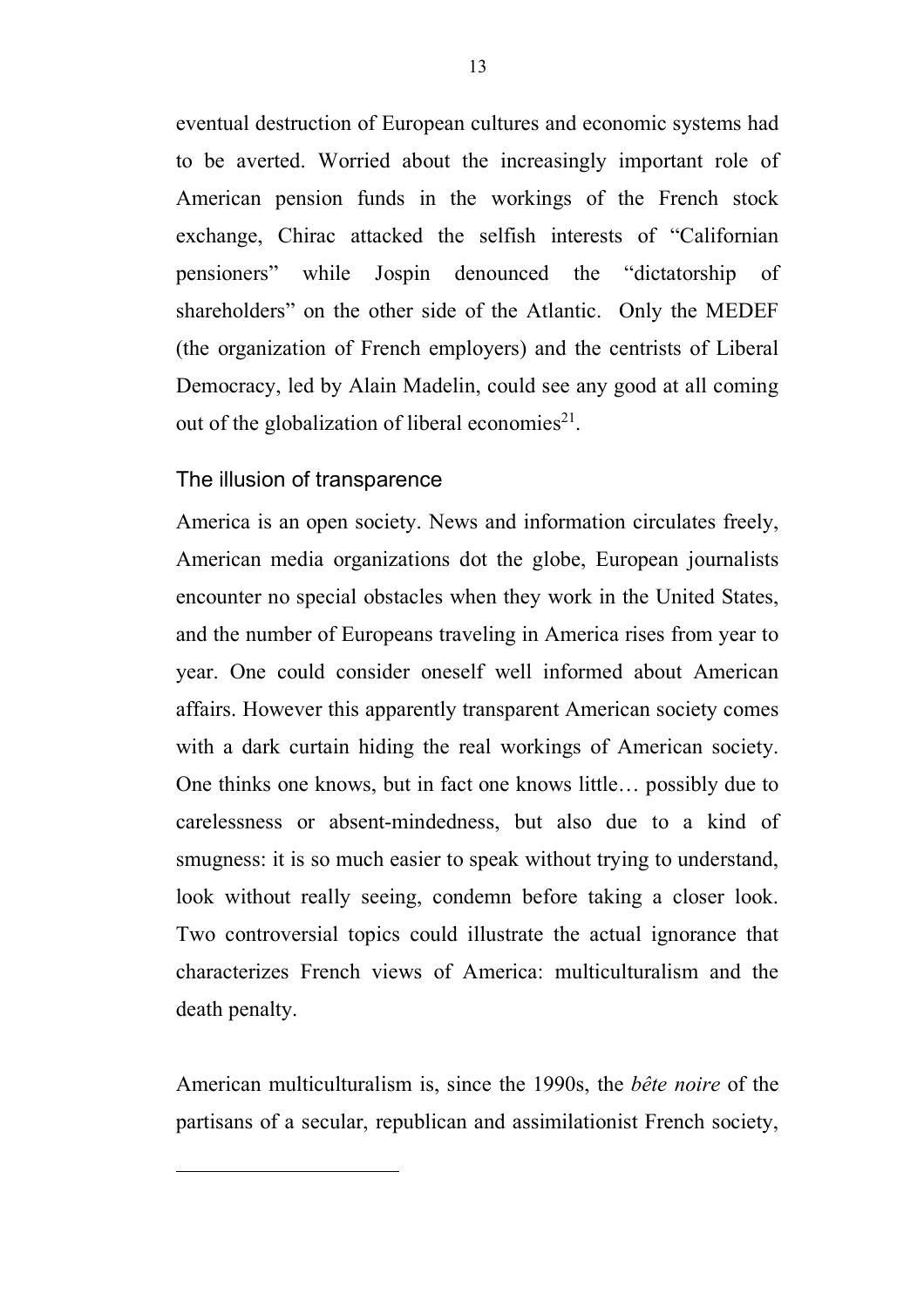who decry the import of a view of life foreign to our own ways<sup>22</sup>. Implanted in France, American multiculturalism would be an open door to the dissolution of the Republican pact, through its easy recourse to "identity politics and blackmail" and in the end, the rise of "ethnic ghettos" impossible to integrate into the mainstream. Worse, the acceptance of American-style multiculturalism would perpetuate regressive cultural practices like polygamy, female excision or forced marriage<sup>23</sup>.

The excesses of American multiculturalism are not denounced entirely without reason. One does, however, seem to miss the wood for the trees. In fact, there hardly exists such a thing as "American multiculturalism". There are different kinds of multiculturalism, and most radical and separatist forms are rare even in the United States $^{24}$ . Multiculturalism, however divisive, did not prevent America's spontaneous surge of patriotism in the aftermath of the tragic events of September 11, 2001. Beneath the apparent confusion of a multicolored mosaic, there did survive a oneness, a common political culture, a patriotic feeling shared by all Americans, whether they happened to be recent immigrants, Whites, Latinos, or Asians. The multicultural ideology thus isn't, as we tend too often to believe in France, a source of irreconcilable divisions in society. The breaking up of America is no graver a risk than the balkanization of

<sup>&</sup>lt;sup>22</sup> For vastly differing analyses of the « multiculturalist danger », see Jean-Claude Barreau, Paul Yonnet, Alain Peyrefitte *in* D. Lacorne, *The Crisis of American Identity*, 2<sup>nd</sup> revised edition, Paris, Gallimard, coll. Tel, 2003, p. 31-36. 23 Christian Jelen, « The multiculturist régression», *Le Débat*, n° 97, November 1997, pp. 137-

<sup>143,</sup> and more generally, id., *The casseurs of the Republic*, Paris, Plon 1997. Six years later, Luc Ferry, Minister of national education, denounced the « American logic » of the right to difference,, a perfect « calamity », which according to him, would aggravate the « dérives communautaristes » si néfastes pour nos écoles. Voir Luc Bronner et Xavier Ternisien, « Le mauvais débat du communautarisme », *Le Monde*, 12 avril 2003.

<sup>&</sup>lt;sup>24</sup> On trouvera une analyse critique de trois conceptions rivales du multiculturalisme américain dans *La crise de l'identité américaine*, *op. cit*., pp. 341-343.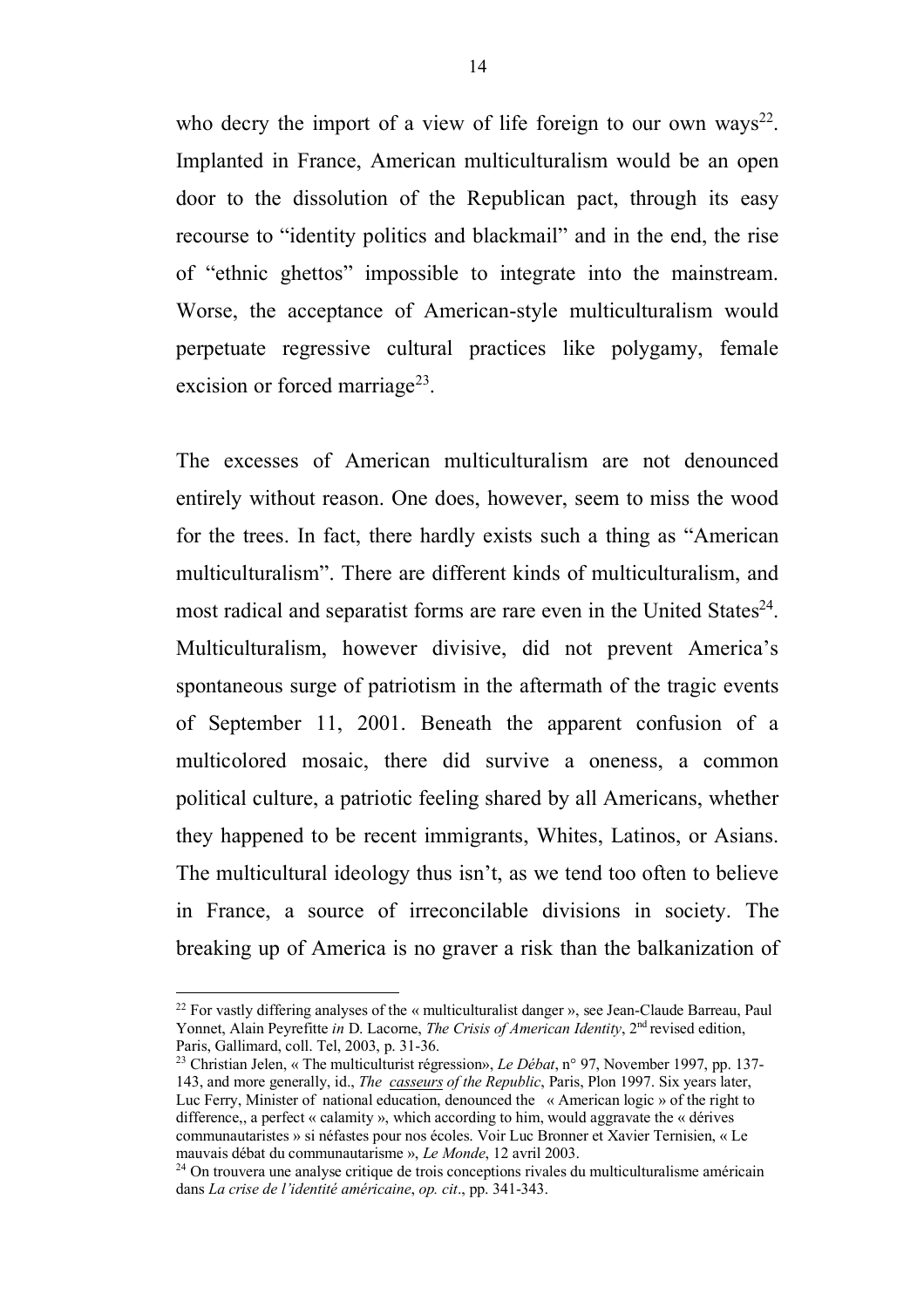France. Opposition to multi-culturalism, a special form of French anti-americanism, is shored up by a partly imaginary fear, based upon an ancestral, obsessive fear of the degeneration of the united, "indivisible", French Republic into the chaos of a Girondine state<sup>25</sup>.

The French debate on the death penalty in the US is an equally eloquent example of the ignorance of French commentators. We are treated to every detail of the last minutes of the lives of prisoners condemned to death like Karla Faye Tucker, Betty Lou Beets, Gary Graham or Odell Barnes. In the matter of the barbarity of the American mechanism of putting prisoners to death, nothing was left to the imagination. Intellectuals, judges, and politicians were mobilized to denounce the injustice of the death penalty. Jack Lang, erstwhile education minister, visited Texas with Odell Barnes in the death row, hoping aloud that presidential pardon was at hand. Robert Badinter, once president of the Constitutional Council, launched a press campaign against the US death penalty, getting close to a million signatories for a petition addressed to the American president, and declared that the « world's oldest democracy and the greatest power on earth […] finds itself heading the list of States that practice the death penalty, along with China and Iran. […]American society seems to be in the grip of a killing madness. And yet it has failed to rid itself of crime. All it has done is respond to killing with more killing<sup>26</sup>. » Serge Tornay, professor at the National Museum of Natural History, thought he finally had the secret: it was all explained by the "theocratic" character of American democracy. « It

 <sup>25</sup> Les Girondins, selon Laurence Cornu (qui cite Buzot) étaient injustement accusés de « naturaliser en France le gouvernement de l'Amérique ». Laurence Cornu, « Fédéralistes ! et pourquoi ? » *in* François Furet et Mona Ozouf (dir.), *La Gironde et les Girondins*, Paris, Payot, 1991, note 24, p. 284.

<sup>26</sup> Robert Badinter, « L'Amérique et la mort », *Nouvel Observateur*, 17 mars 1999.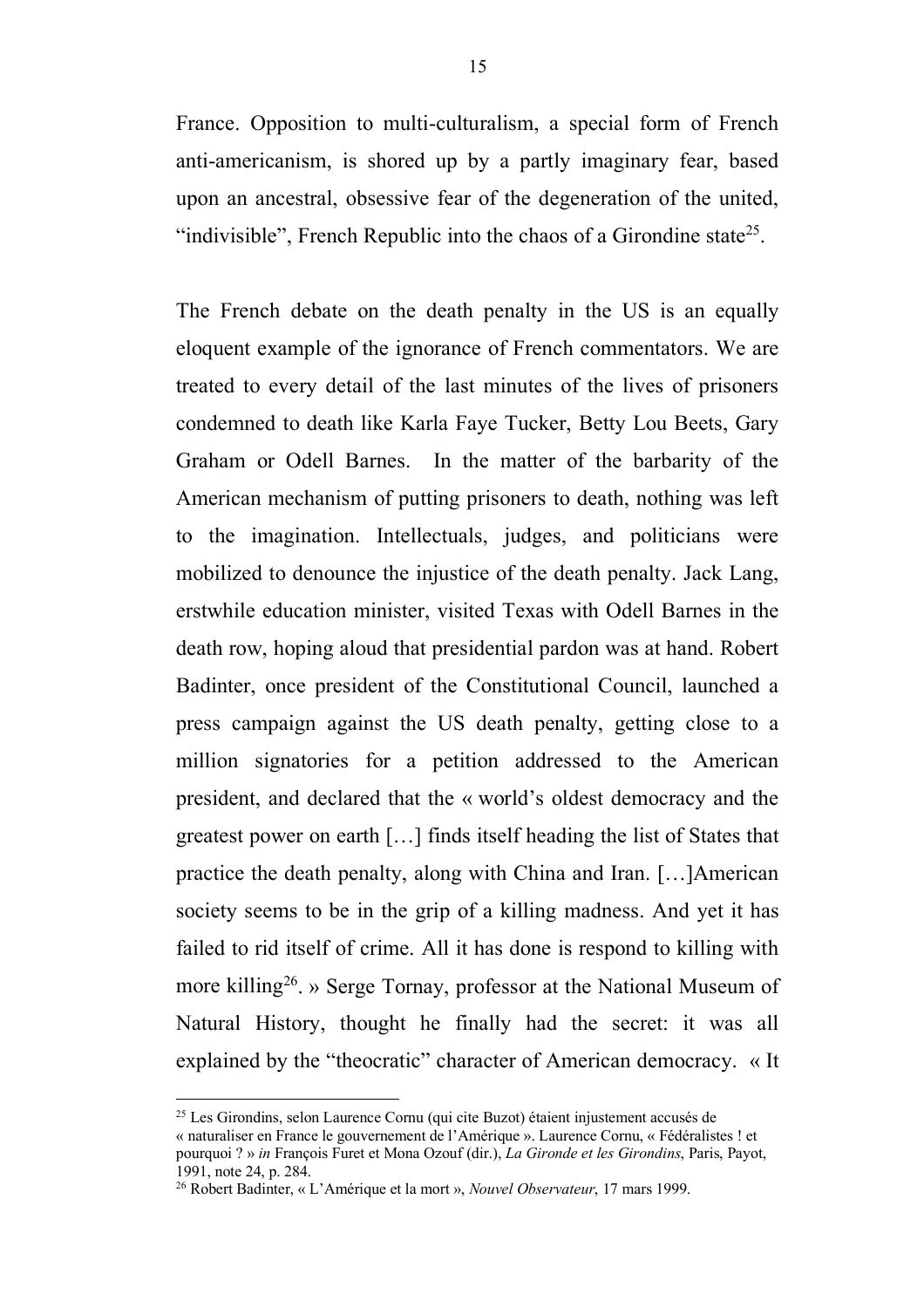just might be the case », he wrote, that human sacrifice, the notorious historical privilege of theocratic and totalitarian states, still constitutes a last resort. Faced with the threat of the annihilation of their social order, Americans today seem as powerless as the Aztecs, terrorized at the thought of the non-renewal of the cosmic cycle. Only the immolation of the human sacrificial offering, colossal if necessary, released enough energy to ward off the danger<sup>27</sup>. »

What justified this kind of denunciation was a certain feeling of disgust that a practice abolished in every nation in the European union should live on: Europe was civilized, and America a nation of barbarians<sup>28</sup>... But the explanation was incomplete. Paradoxically, it is not due to a lack, but rather an excess of democracy, that America maintains such a cruel mechanism. Indeed, contrary to what most commentatators seem to assume, Congress in fact has no authority to abolish the death penalty accross the United States. Criminal law falls within the province of the States and it is up to their legislative institutions to decide to abolish or to retain the death penalty. In France, a simple vote in parliament in 1981 had sufficed to abolish the death penalty (even at a time when public opinion remained in favor of its maintainance). In the US, federalism and local democracy, probably excessive, tilt the balance in favor of a practice that many jurists themselves recognize as cruel, iniquitous and unjust, especially vis-à-vis the ethnic minorities. The death penalty lives on simply because this is the will of the people! Also, contrary

 <sup>27</sup> Serge Tornay, « De la théocratie en Amérique », *Le Monde*, 2 février 1998.

<sup>28</sup> Voir, D. Lacorne, « The Barbaric Americans », *Wilson Quarterly*, Spring 2000, pp. 51-60 et Emmanuelle Le Texier, « L'Amérique au miroir de la presse française (1998-2000) », *Revue Tocqueville*, n°1, 2001, pp. 139-161. Sur la période récente, voir le témoignage complet et bien informé de Justin Vaisse, « The Future of Transatlantic Relations : a View from Europe », Committee on International Relations, U.S. House of Representatives, 17 juin 2003.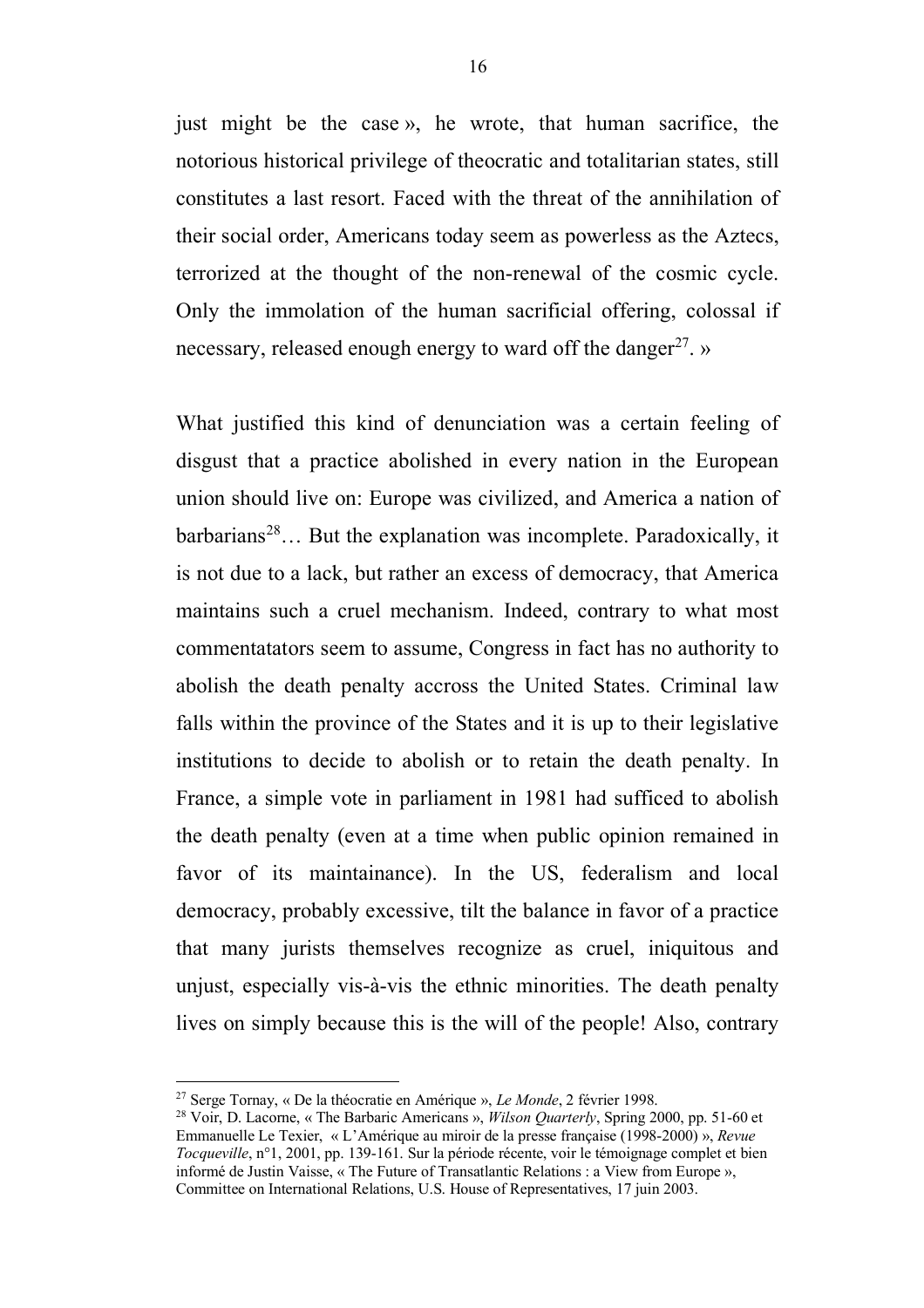to what has often been said in France, when George W. Bush was Governer of the State of Texas, he was not personally responsible for executions in this state. The members of the « Pardons Commission » alone had the authority to pardon the condemned, independent of the state executive institutions of state.

Our ignorance could be explained by the tenacity of our Jacobin tradition. The concentration of power in a « united and indivisible » Republic has not prepared us to understand the workings of a federal state, provoking only irritation and impatience. Why in the world haven't the Americans got round to abolishing the death penalty, like we have? Could this be because they are less democratic, thus less civilized? The answer, as I have tried to show, is not as quite as simple as it seems.

We could cite several instances that reveal a lack of understanding about the exaggeratedly important role that religion plays in American politics, or about the ravages, more imaginary than real, of « political correctness » and other such typically French exaggerations about the « horrors » of American feminism, or the seething anger of the American ghetto, verging on explosion. The greater our ignorance, the more fanciful the stereotypes that serve to decipher American reality.

## A common fallacy: confusing opposition to the US with americanophobia

The error commonly committed in the American media, and no doubt insidiously encouraged by the Bush administration provoked,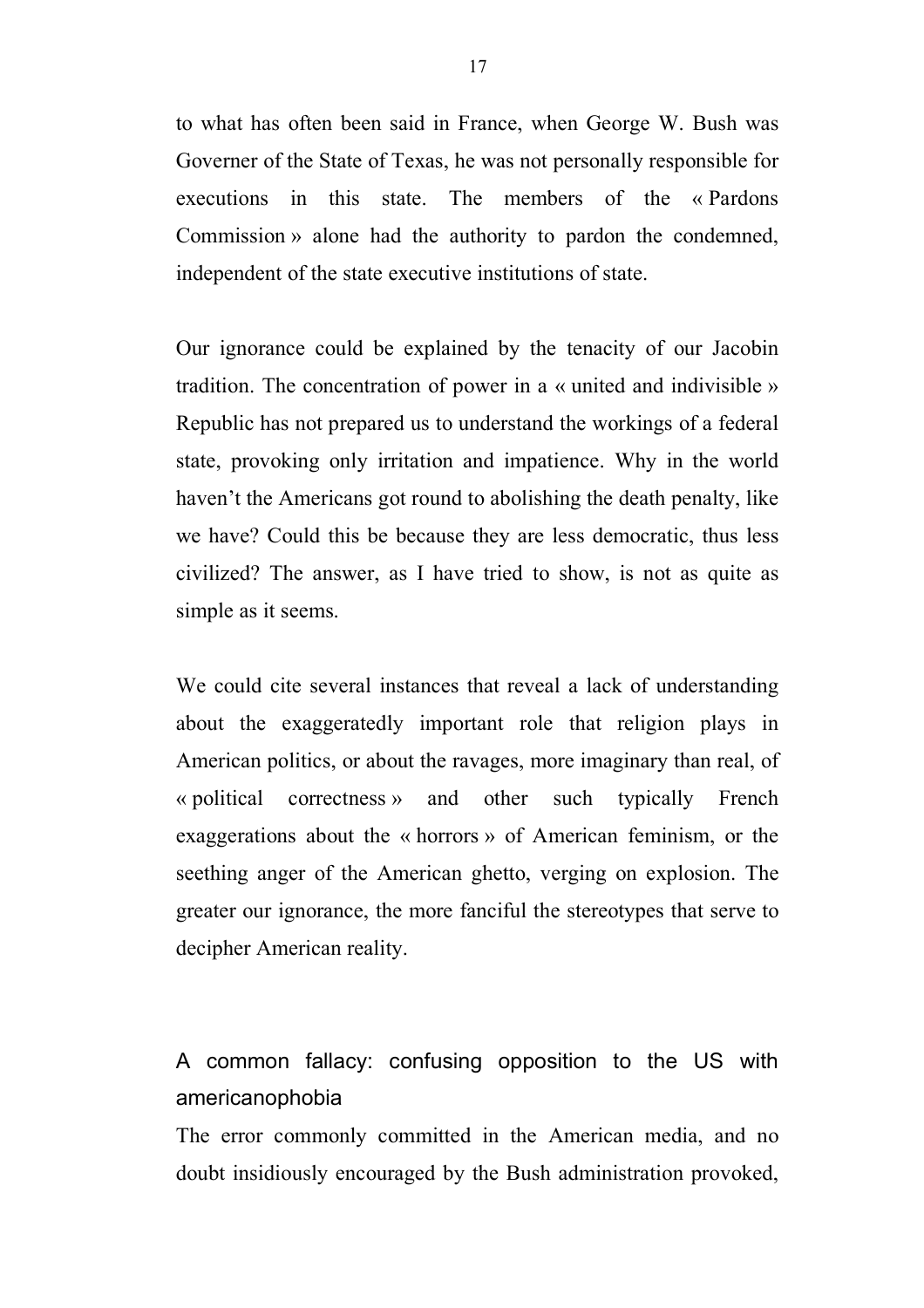as a reaction, the French bashing mania in 2003. Indeed, too often, the American press described French foreign policy as a policy of a « perfidious » if not « treacherous » nation, the sole aim of which was the failure of the US military strategy, despite the thin evidence presented to the UN by Colin Powell about Iraqi weapons of mass destruction  $(WMD)^{29}$ . We know today that this evidence was more ficticious than real and that the French criticism of an untimely war against Iraq was based on a healthy dose of critical thinking, perfectly justified in the circumstances. The French manner was perhaps unelegant: the threat to use the French veto at the UN « whatever the circumstances » was clumsy, to say the least, and the inability of the French to envisage an end to repeated rounds of inspections aroused doubt about the good faith of French diplomacy<sup>30</sup>. But to go as far as to accuse the French of treason, was a fine line that only the most ill-intentioned of francophobes could cross. But the line was indeed crossed by the most haloed institutions of the American press. It was a good time for bashing the French, those disgusting **[**« singes capitulards bouffeurs de fromage »**]** (The Simpsons); Murdoch's press pictured Chirac as a « weasel » running away from responsibility (New York Post), or a worm wriggling from one shape to another (The Sun), or stranger still, a « transvestite, balding, pygmy Joan of Arc » (Wall Street Journal). Our leaders became a band of cowards who slunk away the moment things got hot, forgotting how America had saved France twice from

 <sup>29</sup> Geoffrey Nunberg, « A Lexicon of Francophobia, from Emerson to Fox TV », *New York Times*, 9 février 20003. Charles Krauthammer, l'un des éditorialistes du *Washington Post*  n'hésitait pas à dénoncer le « sabotage » de la France, un mois avant l'invasion de l'Iraq : « Yet the lengths to which France has gone to oppose the United States show that the stakes are much higher. France has gone far beyond mere objection, far beyond mere obstruction. It is engaged in sabotage[…] », *Washington Post*, 21 février 2003.

<sup>30</sup> Pierre Hassner, « Guerre : qui fait le jeu de qui ? », *Le Monde*, 25 février 2003 ; id., « Etats-Unis-Itak-Europe : le troisième round », *Le Monde*, 26 avril 2003.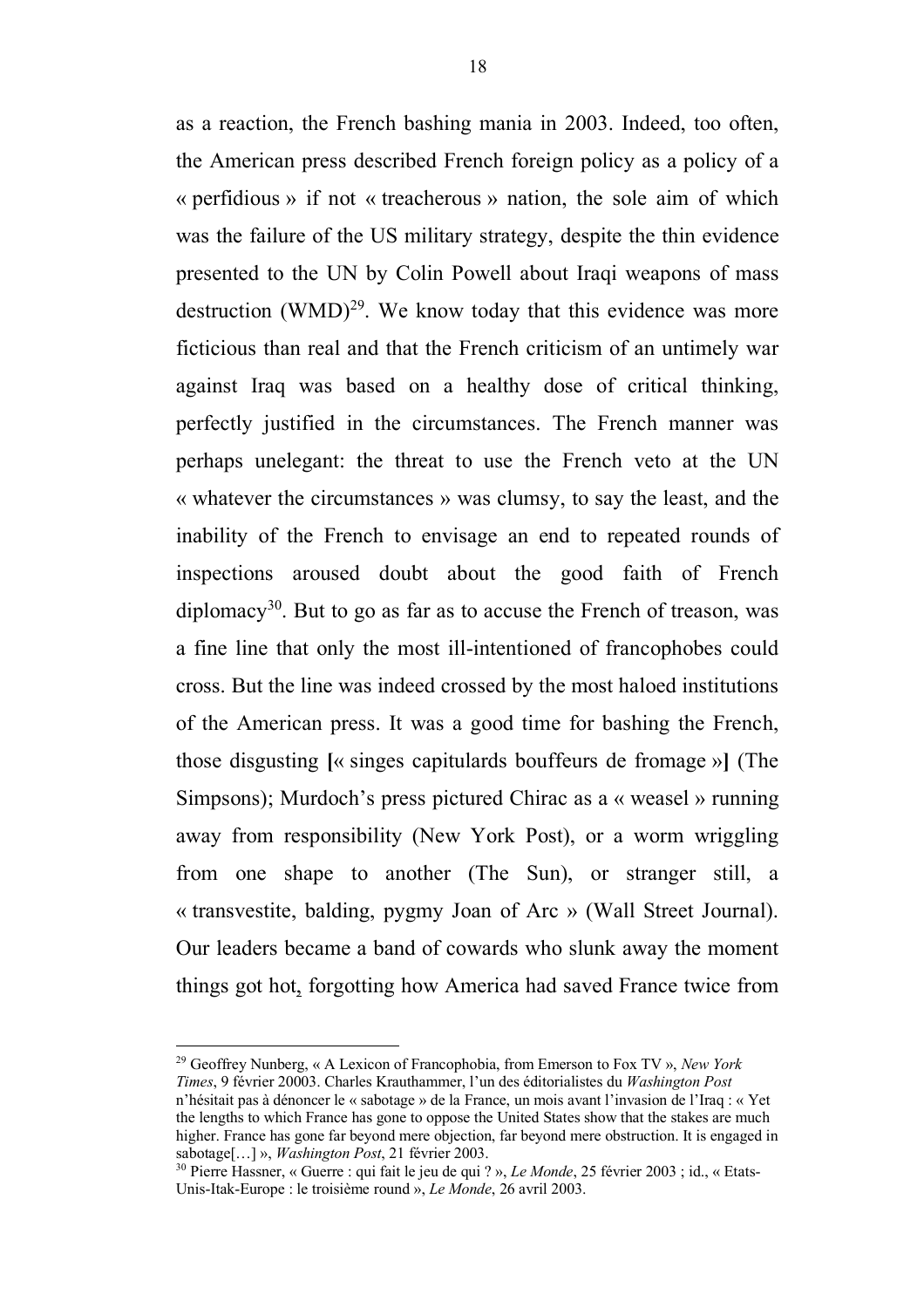disaster. As for our intellectuals, suffering, in the words of Jonah Goldberg, editor of the National Review On Line, from "mental fecal impaction", they still naïvely believed that Old Europe still meant something, that it still counted in the world arena. Which is why, our visionary explained, French intellectuals, great lovers of America's enemies,  $\ll$  [found] Castro's ass so much to their taste<sup>31</sup> ». At the US Congress cafetaria, French fries had become 'liberty fries' to play up to the most xenophobic of American congressmen and the most merciless cartoons of President Chirac portrayed him as a transvestite, in a "compromising position" with a particularly virile Saddam Hussein, in simulated advertisements for condoms, with the legend: "Republican Guard: the only proven protection for your weapon of mass destruction"<sup>32</sup>.

#### The historical origins of French americanophobia

Just as American francophobia must be distinguished, in the interest of clarity, from American critiques of French politics or society, americanophobia must be distinguished from anti-americanism. By anti-americanism, I mean the critical and reasoned expression of a disagreement with what Americans say or do. By americanophobia, I mean the total visceral rejection of anything that has to do with American culture, democracy, or economy, in a word, with American civilization. Anti-americanism exprsses itself through critical acts or words; it may not be reasonable, but it is critically debated in the public sphere and is linked with events, with ups and

 31 *The American Enterprise Magazine Online*, décembre 2002, www.taemag.com/taedec02d.htm <sup>32</sup> Image diffusée sur le site www.StrangeCosmos.com. Voir, Julie Loudner, « La nouvelle francophobie » mémoire préparé pour le Cycle supérieur d'études américaines de l'Ecole doctorale de l'IEP de Paris, juin 2003 ; Justin Vaisse, « Etats-Unis, le regain francophobe », *Politique Internationale*, n° 97, automne 2002 ; D. Lacorne, « Les dessous de la francophobie », *Le Nouvel Observateur*, 27 février 2003 (entretien) ; « Fuck la France. Comment les Américains nous jugent aujourd'hui », n° spécial de *L'Echo des Savanes*, Mais, 2003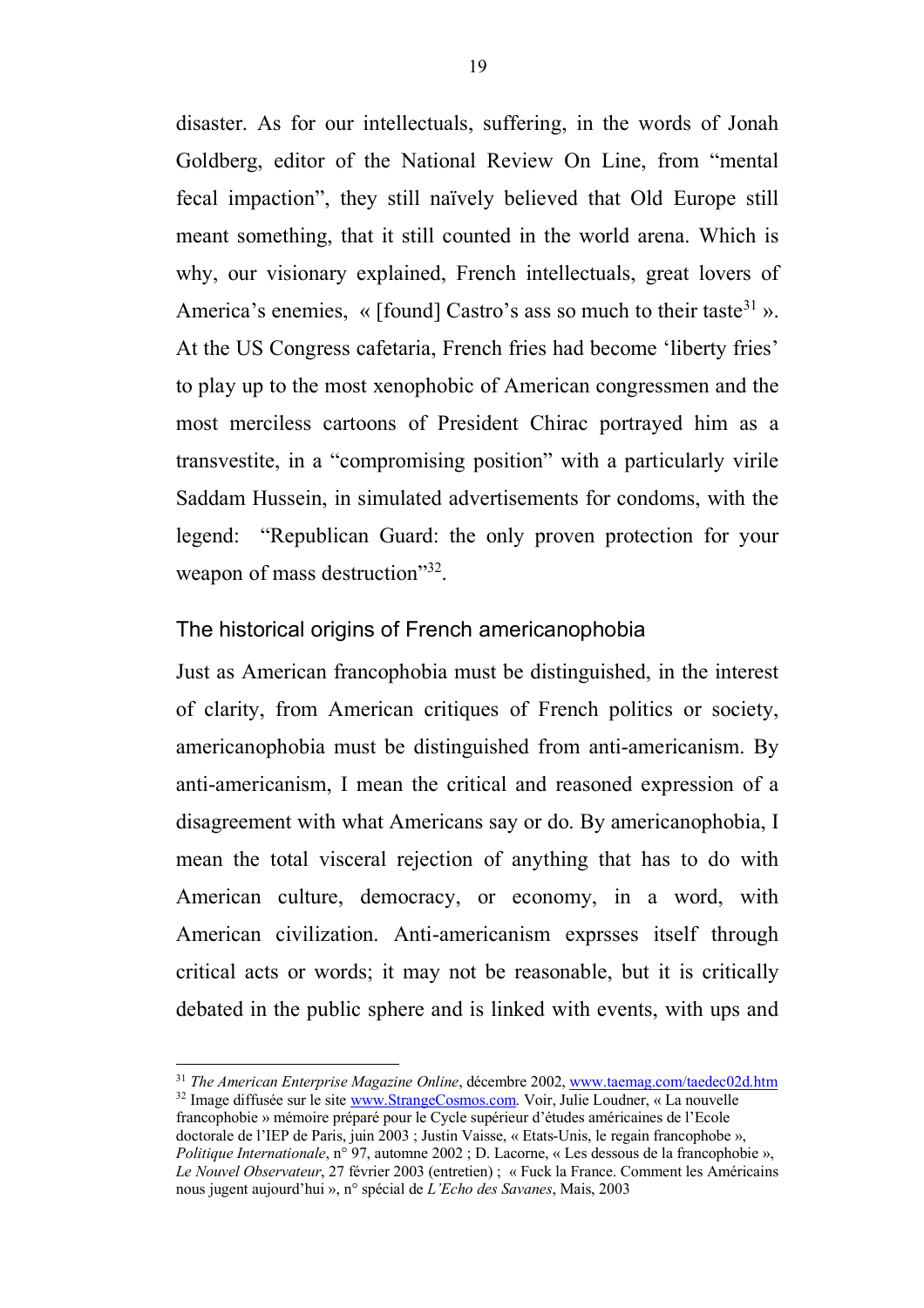downs of Franco-American relations. Philippe Roger and Jean-François Revel's recent books abound in examples of this type.

The story of French americanophobia is long one, going back to the beginnings of the trans-atlantic relationship. It was best expressed in Cornelius de Pauw's virulent theses on the degeneration of America. In his *Philosophical Studies On The Americans*, published in 1768, the primary concern of this Dutch priest who wrote in French and worked at the court Frédérick the Great, was to serve the interests of his regent. Realizing that the prince wished to discourage German emigration to North America, and inspired by Buffon and some French explorers, de Pauw developed his theses on the shrinking of nature in North America. His essay clearly aims to terrify future candidates for emigration. In his description of the pernicious American climate, of four-legged animals "more than six times smaller than their European counterparts", moronic, [énervés, edgy?] men viciated in every aspect of their organism<sup>33</sup> », and of the horrors of famine and hunger, de Pauw points that

« American tigers and lions were entirely mongrelized, undersized, cowardly and a thousand times less dangerous than those of Asia and Africa […]; wolves, wolverines and bears also occurred as miniatures in this land, and were less audacious than their counterparts on the old continent. […]. Finally, a generalized mutation and bastardization had affected

 <sup>33</sup> Cornelius de Pauw, *Recherches philosophiques sur les Américains*, in *Œuvres Philosophiques de Pauw* [1768], Paris, Jean-François Bastien, an III de la République, t. 1, p. 2.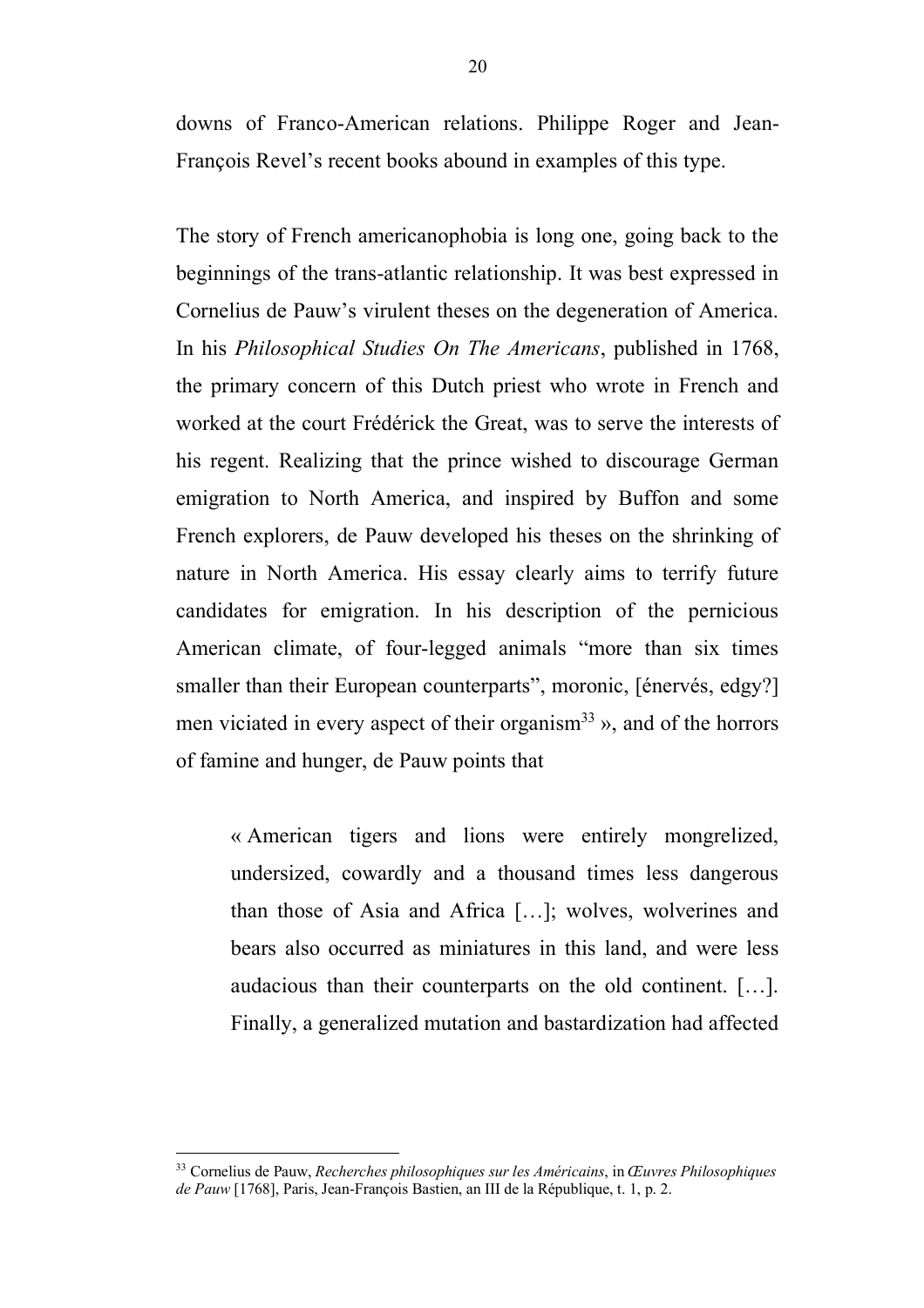all four-legged creatures in this part of the world, deep down to the very principles of life and its regeneration.<sup>34</sup>. »

Animals brought from Europe survived with difficulty in the New World, to the point of "dogs losing their voice, and ceasing to bark in most of the countries of the new continent". On the contrary, the most repugnant animals escaped this phenomenon and were of sufficiently impressive sizes to discourage candidates for emigration:

« Here the earth's rotting surface was overrun with lizards, eels, snakes, reptiles and monstrous and highly poisonous insects […] Most caterpillars, butterflies, centipedes, beetles, spiders, frogs and toads, were giant-sized, and multiplying in number beyond imagination<sup>35</sup>. »

The new colonizers themselves encountered terrible reproductive difficulties, since the « climate of the New World concealed a hidden vice, which to this day is inconducive to the multiplication of the human race". Worse, the rare children who did get born in this new land had a low life expectancy: « the suffocating malignancy of the atmosphere affected them right from the cradle, and strange illnesses cut them down at a young age<sup>36</sup>».

One knows that founding fathers like Franklin, Jefferson and Madison devoted much energy, and some of their correspondance, to

<sup>34</sup> *Ibid.*, p. 8<br><sup>35</sup> Ibid., p. 6.

<sup>&</sup>lt;sup>36</sup> Ibid., p. 34.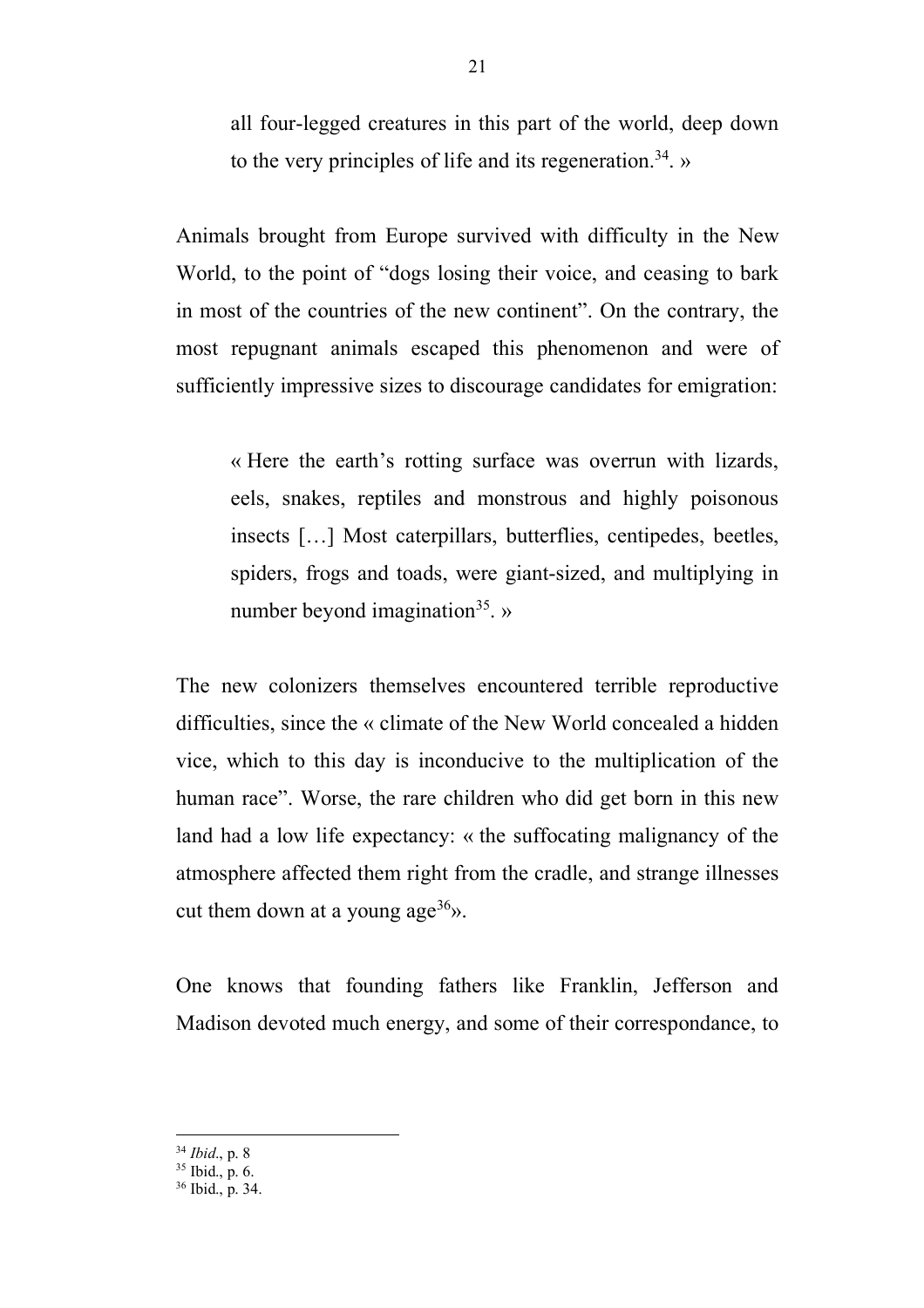refuting the theses of the Abbé de Pauw, who represented the first example of a European to so radically denigrate America<sup>37</sup>.

Two hundred years later it did not seem possible any more to charachterize the United States as an uncivilizable nation. On the contrary, it is the excess of American civilization, American hypermodernity, that nourished the anti-American sentiment. Some americanophobes, like the communist writer Roger Vailland, used humour and irony in their perfectly reactionary denunciation of the French enthusiasm for refrigerators:

« I have never really understood what use a Frigidaire could ever be in a country like France, where, apart from two moderate months in a year, and that again not every year, the climate is uniformly so cold that a *garde-manger* at the window is quite enough to keep till Monday, Tuesday or Wednesday the leftovers from Sunday's lamb roast. Those of my friends who own one use it mainly to produce little cubes of ice, which are meant to be added to a glass of wisky (*sic*), and which alter its taste. Wisky, besides, has grown so dear that their Frigidaire no longer serves any but a symbolic purpose<sup>38</sup>. »

The most extreme forms of americanophobia express a morbid desire: the military defeat of America, or even the death of America. To sweeten his deadly pill, Doctor Baudrillard thus claimed, on the

 <sup>37</sup> Voir, James W. Ceaser, *Reconstructing America*, New Haven, Yale University Press, 1997, pp. 19-65 et D. Lacorne, « L'écartèlement de 'l'homme atlantique '» in Christine Fauré et Tom<br>Bishop (dir.), L'Amérique des Français, Paris, François Bourin, 1992, pp. 169-175.

Bishop (dir.), *L'Amérique des Français*, Paris, François Bourin, 1992, pp. 169-175. 38 Roger Vailland, *La Tribune des Nations*, 14 mars 1956, cité dans *L'Amérique dans les têtes, op. cit*., p. 29.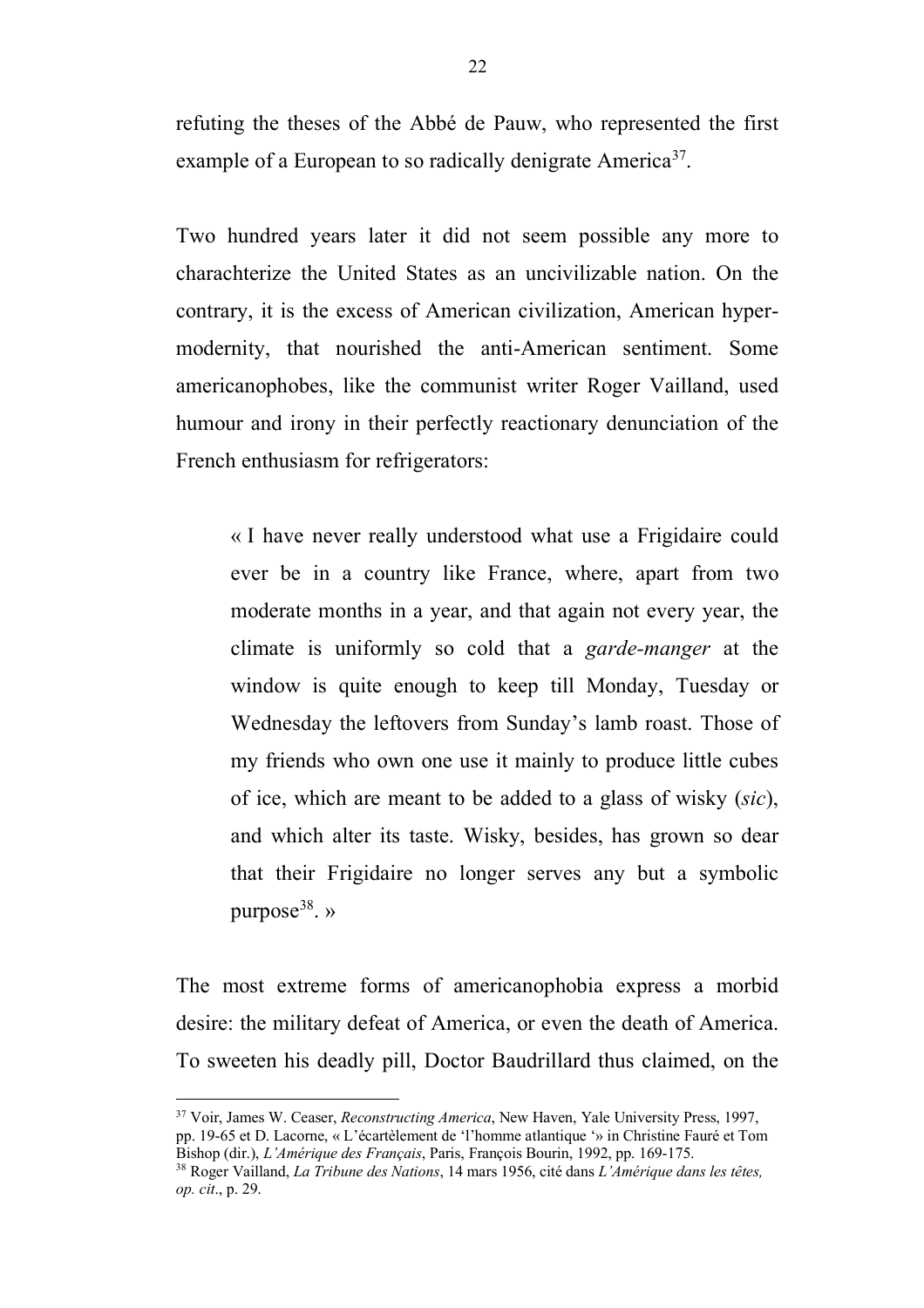morrow of the 11th September attacks, that each of us secretly wished the destruction of America. This was our *schadenfreude*, our secret joy at the suffering of others  $-$  a suffering that is necessary and justified because they well deserved it! Our jubilation, according to Baudrillard, was proportional to our « terrorist imagination », shared all well-meaning men. The « sacrificial » aspect of the attack could not be captured by a realist point of view. The violence here was symbolic, bringing out the fascinating beauty of the mismatched alliance of fiction and reality: « the white magic of cinema, and the black magic of terrorism ». The destruction of the twin towers ultimately fulfilled the dream of the West: « our aversion to any final or permanent world order". Which explains the following peremptory truth about a stubborn « fact », more real than all others, despite the constantly affirmed rejection by Baudrillard of the very possibility of a principle of reality:

« That we should have dreamt of this event, that each one of us without exception should have dream of it, since one can't not dream of the destruction of a power become so hegemonic, is unacceptable to the western moral conscience, but it remains a fact, which is proved precisely by the pathetic violence of all efforts to deny it<sup>39</sup>. »

And yet, this extreme americanophobia is not a recent phenomenon in France. It was well entrenched in the France of the 1930s, with

 <sup>39</sup> Jean Baudrillard, « L'esprit du terrorisme », souligné par moi, *Le Monde*, 2 novembre 2001. Pour François Guery, il y a, à l'évidence, une filiation directe entre Duhamel et Baudrillard. Lorsque les jeunes lisent les *Scènes de la vie future*, écrit Guery, ils croient « que c'est Baudrillard qui parle de l'Amérique, ils ne savent pas qui est Duhamel. Duhamel, c'est pourtant Baudrillard ». F. Guery, « L'Amérique impensable ? », *Philosophie Politique*, n° 7, décembre 1995, p. 14-15.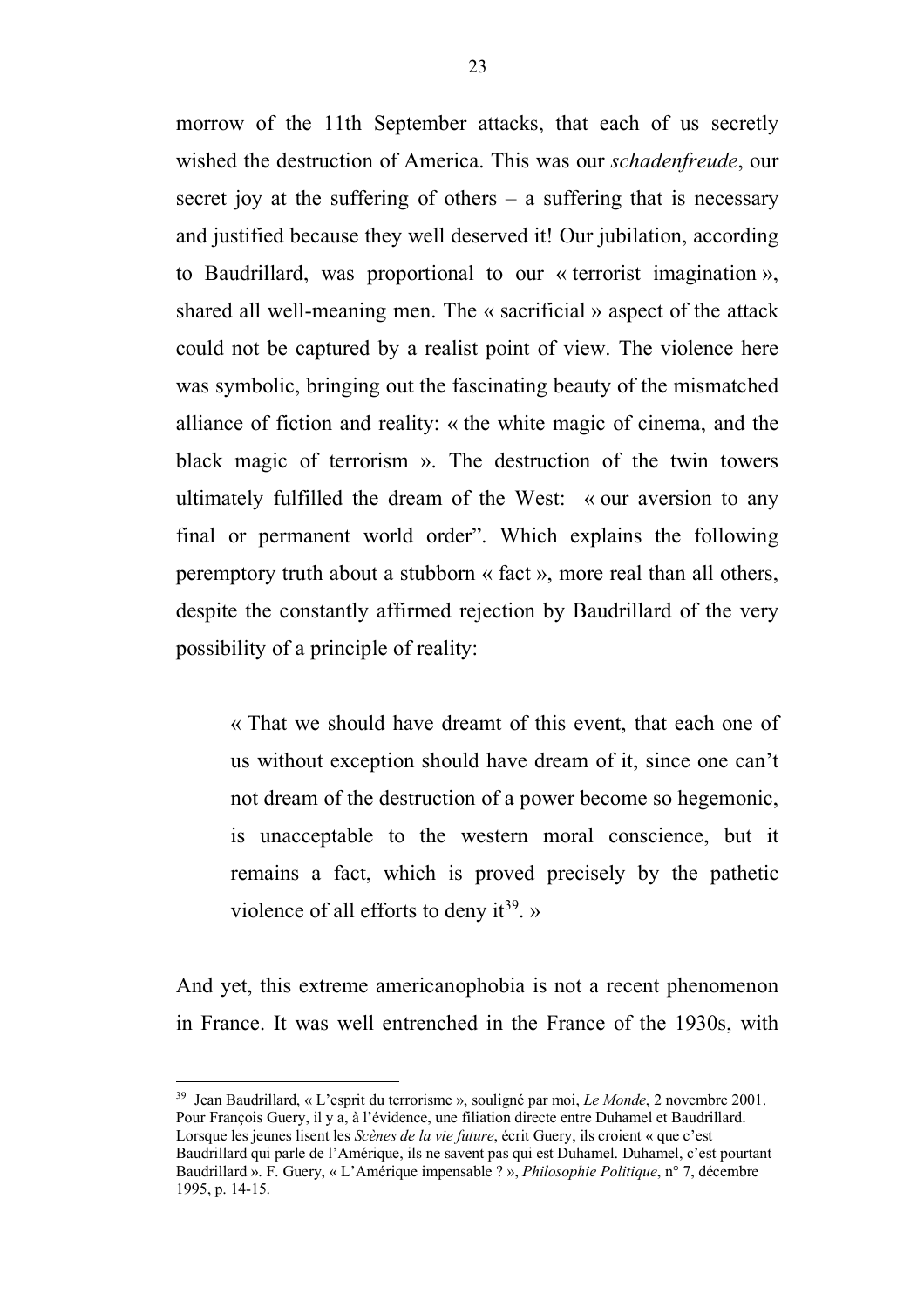classics on the subject of French decadence like George Duhamel's *Scenes from the Future* (1930), Robert Aron's and Arnaud Dandieu's *The Decadence of the French Nation* (1931) or their *American Cancer* published in the same year, Daniel Rops' *A World Without A Soul* (1932), or the more dispersed works of the partisans of spiritual renewal in France like Jacques Maritain, Alexandre Marc and Emmanuel Mounier<sup>40</sup>. But the intention or dream here was not the death of America but rather a check on the proliferation of the American malady.

For Robert Aron and Arnaud Dandieu, editors of *Ordre nouveau*, the degradation of the French spirit, or republican decadence, was due to this extensive rationalization of modern society, which under the auspices of Ford, Taylor or Young, imposed dehumanized and destructive frameworks upon our times<sup>41</sup>. » The adoption by the French élites of "the industrial dogma of the primacy of the economic principle" amounted to a two-fold betrayal. Betrayal of the old revolutionary enthusiasm, founded upon emotional, patriotic and individualistic values; and an economic betrayal too, since, on the purely « material and quantitative » ground of capitalism, France had "already lost the battle, sacrificed upon the altar of social forms utterly hostile and foreign to her". In such a situation, the French would be no more than « parasites » of the American empire, « conquered minds », comparable to the Graeculi of the Roman empire, poor teachers oblivious of the meaning of what they "copied

 $40 \times L$ 'américanophobie intellectuelle des années 20 et 30, écrit Philippe Roger, reste, aujourd'hui encore, l'horizon indépassé de l'antiaméricanisme français. », *L'ennemi américain*,

*op. cit.,* p. 358. Sur cette période, on lira l'ouvrage essentiel de Jean-Louis Loubet del Bayle, *Les non-conformistes des années trente*, Paris, Seuil, 1969.

<sup>41</sup> Robert Aron et Arnaud Dandieu, *Décadence de la nation française*, Paris, Rieder, 1931, pp. 107-108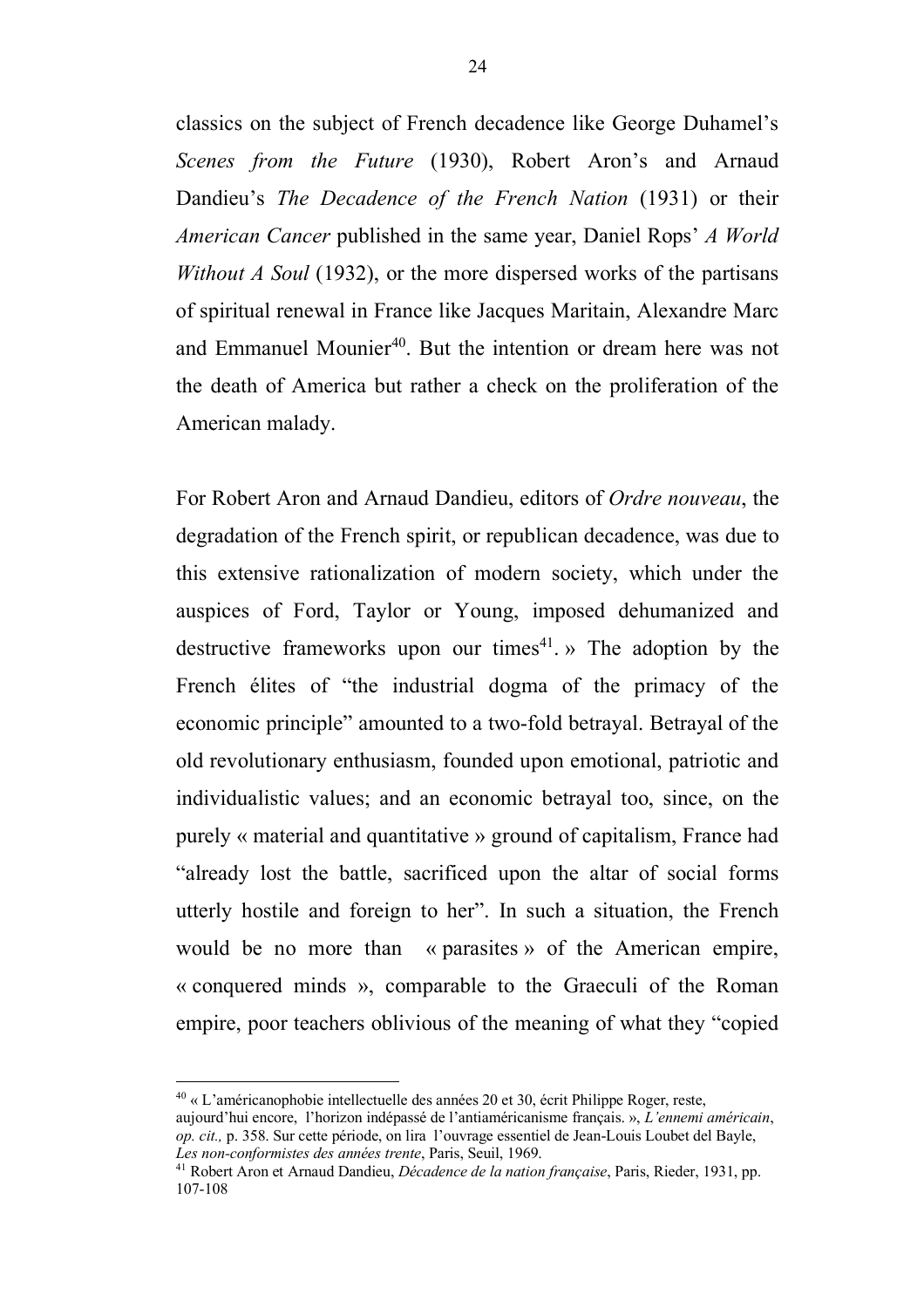or taught<sup>42</sup>. In an grand *élan* heralding the anti-capitalist utopias of the thirties, Aron and Dandieu attacked the « cosmopolitan plutocracy », which by accepting to submit France to the supranational guardianship of the Young plan, broke "all bonds with the feeling of concrete reality, of the land, and finally, of the nation." The americanization of the world, through the device of war debt settlement, did produce the terrible feeling, accepted as a matter of course by the *grands bourgeois*, « that France was done for ». The cause of such advanced decay was the total subordination of a France subjected to the ravages of American capitalism. Anticipating the *personnalistes* theses of the quarterly *Esprit* and its editor Emmanuel Mounier, Robert Aron and Arnaud Dandieu offered a new solution to the utter degeneration of France: a "return to a real, sentimental and anti-rational individualism". The aim was vague but grandiose. Whatever the cost, it was an urgent task to recover the revolutionary patriotic *élan*, a taste for self-affirmation, a renewed acceptance of the "risks of victory, which demand an active thrust and aggressiveness<sup>43</sup> ». The americanophobia of the thirties effectively expressed, to use François Furet's expression, a certain « pseudo-Nietzcheism 44» in the air, which gave central importance to the exaltation of the will against cold rationalizations of the *Homo oeconomicus* modelled by American bankers and leaders of industry.

In *American Cancer*, Robert Aron and Arnaud Dandieu took stock of the gravity of the American malady, the subtly insidious,

 <sup>42</sup> *Ibid*., p. 115-116. Prolongeant cette tradition, Régis Debray décrit l'attitude d'un véritable *graeculus* des temps moderne dans son pamphlet, *L'édit de Caracalla ou plaidoyer pour les Etats-Unis d'Occident par Xavier de C\*\*\*,* Paris, Fayard, 2002.

<sup>43</sup> A. Dandieu et R. Aron, *ibid*., pp. 243 et 57.

<sup>44</sup> J'emprunte cette expression à François Furet, *Le passé d'une illusion*, Paris, Livre de Poche, 1998, p. 504.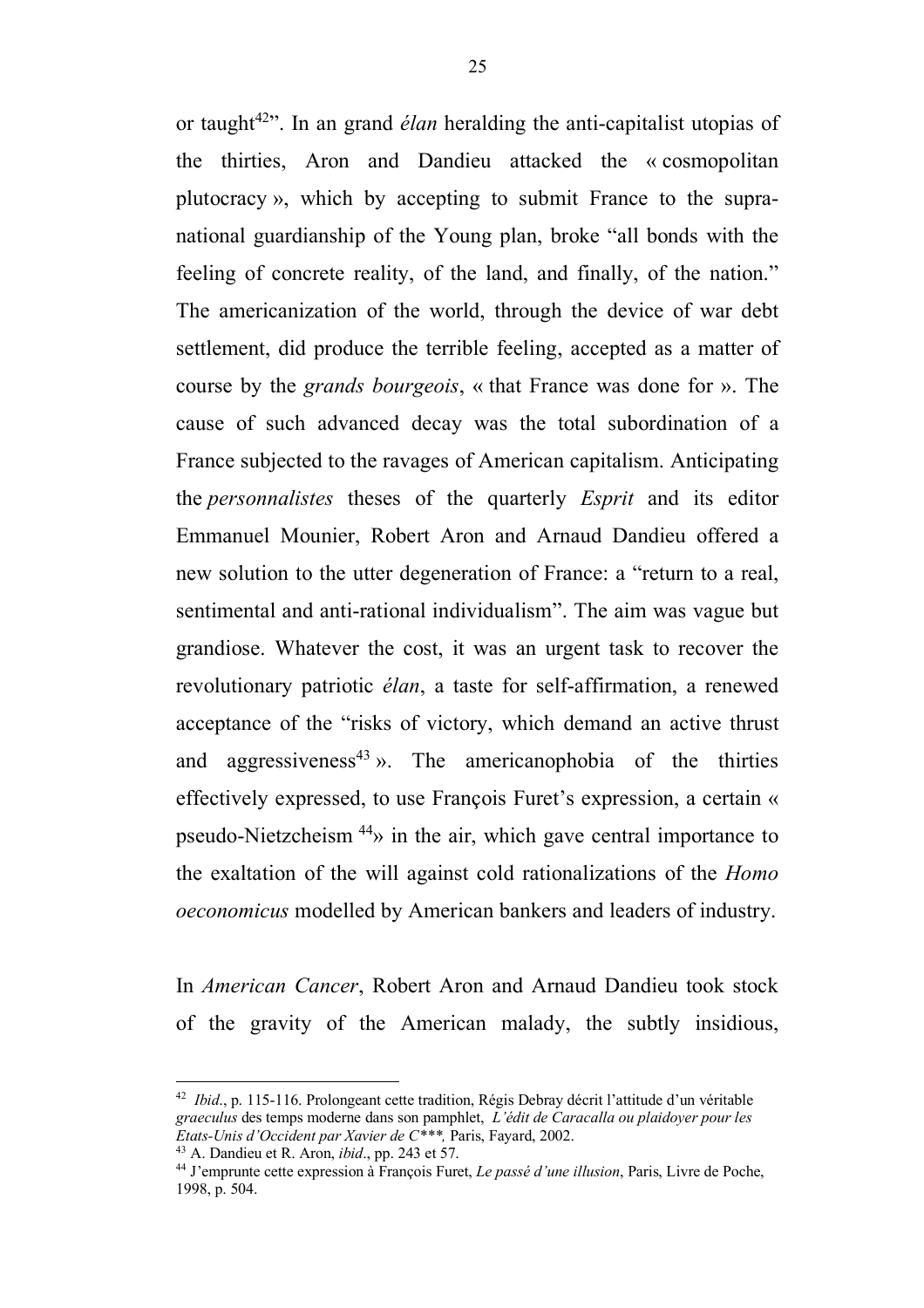surreptitious cancer which penetrated all human communities, beginning with our cities, our universities, indeed our minds, since, they pointed out, « America is a method, a technique, a sickness of the mind  $45$ ». The link with Georges Duhamel is undeniable; it is akin also to the concerns of the future editor of *Esprit*, who, in his collection of Scenes from the Future, warmly applauded Duhamel for his denunciation of « americanism », that « barbarianism which threatens the entire human edifice in the name of a civilization of the future." The ultimate consequence of which would be nothing less than the « extermination of the individual and his life." Faced with the horror of the « idolatrous development of mechanicism », added Mounier, the civilized individual had no other choice but to « wake up to the alarm » in order to save the future of man, whatever it might hold  $46$ ».

The founding manifesto of the quarterly *Esprit* took up the same themes in 1932, implicitly training its guns upon the grand American tyranny, whose drastic effects called for a healthy revolt. These effects, if the authors of the manifesto were to be believed, were quite clear: « societies governed like business houses; savings dilapidated to adapt man to machine and to extract only material profit from human effort"; a private life torn apart by appetites and desires, totally disordered and pushed to all forms of homicide and suicide  $(...)$ . » The solution, again, was to save man « by making him conscious of his true identity», while accepting the « permanent destiny of the spirit, without any attachment to its temporal

 <sup>45</sup> *Le cancer américain*, p. 80, cité dans Loubet del Bayle, *op. cit*., p. 259

<sup>46</sup> Mounier, *Revue de culture générale*, octobre 1930, pp. 14-21, cité dans Jean-Louis Loubet del Bayle, *Les non-conformistes des années trente*, Paris, Seuil, 1969, p. 258. Sur Mounier et l'Amérique, on lira surtout, Seth Armus, « The Eternal enemy : Emmanuel Mounier's *Esprit* and French Anti-Americanism », *French Historical Studies*, n° 2, printemps 2001, pp. 271-303.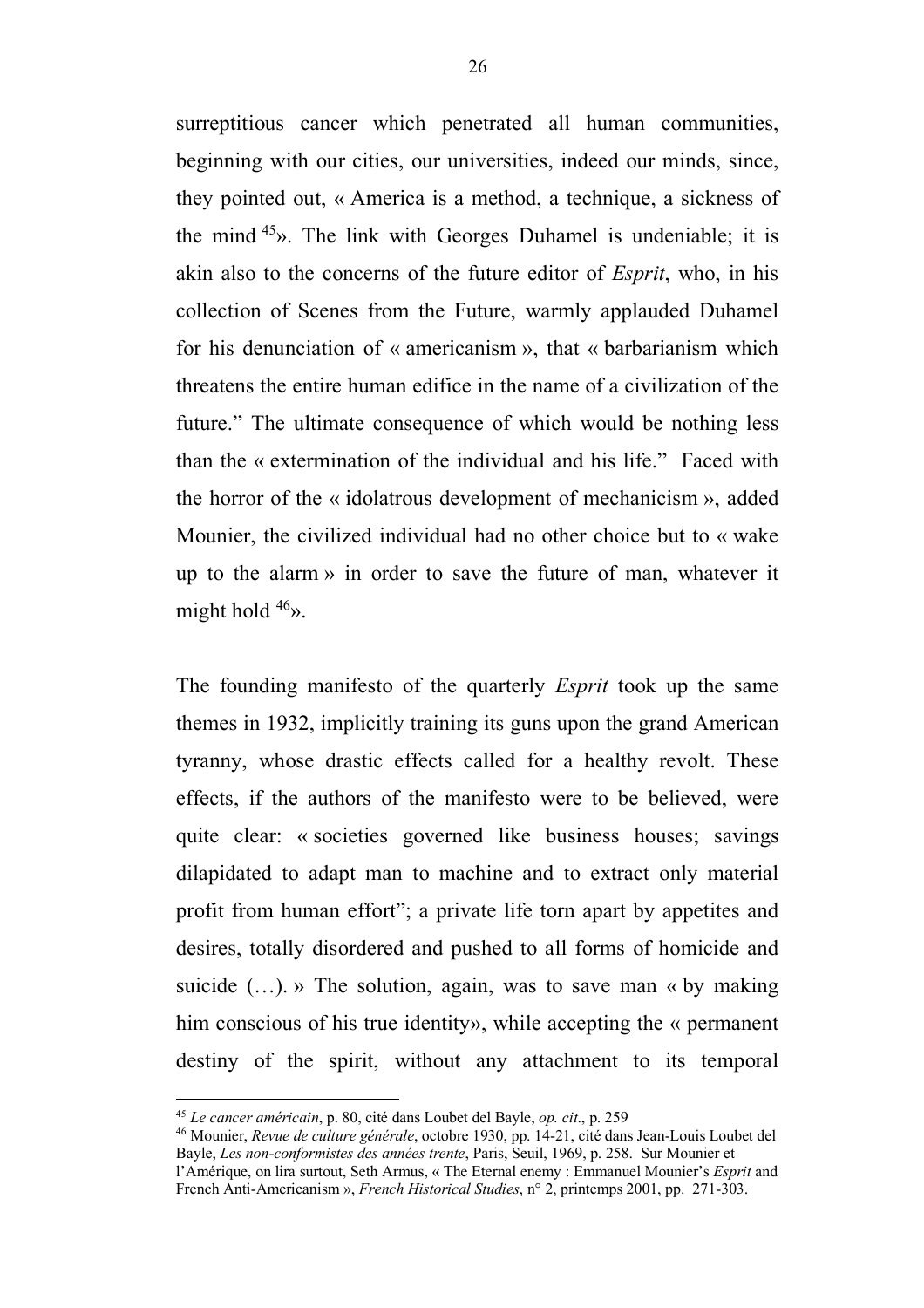manifestations which, to their own benefit, once thought they had conquered it. » The final call for freedom was: « It is time to free heroism from bitterness and joy from mediocrity<sup>47</sup>. »

Strictly speaking, the exalted method of the editors of *l'Ordre nouveau* and *Esprit*, was not French. Behind the image of the decadence of France one could see the specter of European decadence, and their defense of the French cause echoed notes from a German philosopher they knew and who was for them a source of inspiration<sup>48</sup>. Heidegger, like Aron, Dandieu and Mounier was an americanophobe himself, for the same reasons. His enemy was American-Bolshevik materialism and mechanicism, essential causes of Europe's fatal sickness, the "emasculation (Entmachtung) of the spirit." The decadence that results, the destruction of all that remains of generosity and heroism, of grandeur, the victory of the lowest comon denominator in the name of equality leads ultimately to the "invasion of what we call the démoniaque (in the sense of devastating malveillance)". Europe, according to Heidegger is therefore « caught in a vice between Russia and America, which metaphysically comes to the same thing given their belonging in the world and their relation to the spirit is concerned<sup>49</sup>». The clearly Nietzschean solution consists in recovering the « true force and beauty of the body, the protection and bold daring of the sword» to finally seize the « essence of the esprit in its truth». Far from being a « powerless superstructure », as the American capitalists and

 <sup>47</sup> Prospectus annonçant la fondation d' *Esprit*, février 1832, reproduit dans J-L Loubet del Bayle*, op.cit.,* pp. 448-449.

<sup>48</sup> L'influence de Heidegger sur les rédacteurs de l'*Ordre nouveau* est bien documentée par J-L Loubet del Bayle, *ibid*., p. 90. Autre source probable d'inspiration : l'essai de Gina Lombroso, *La rançon du machinisme* (tr. française), Paris, Payot, 1931.

<sup>49</sup> Martin Heidegger*, Introduction à la métaphysique* [1935], Paris, Gallimard, coll. Tel, 1967, pp. 57 et 56 respectivement.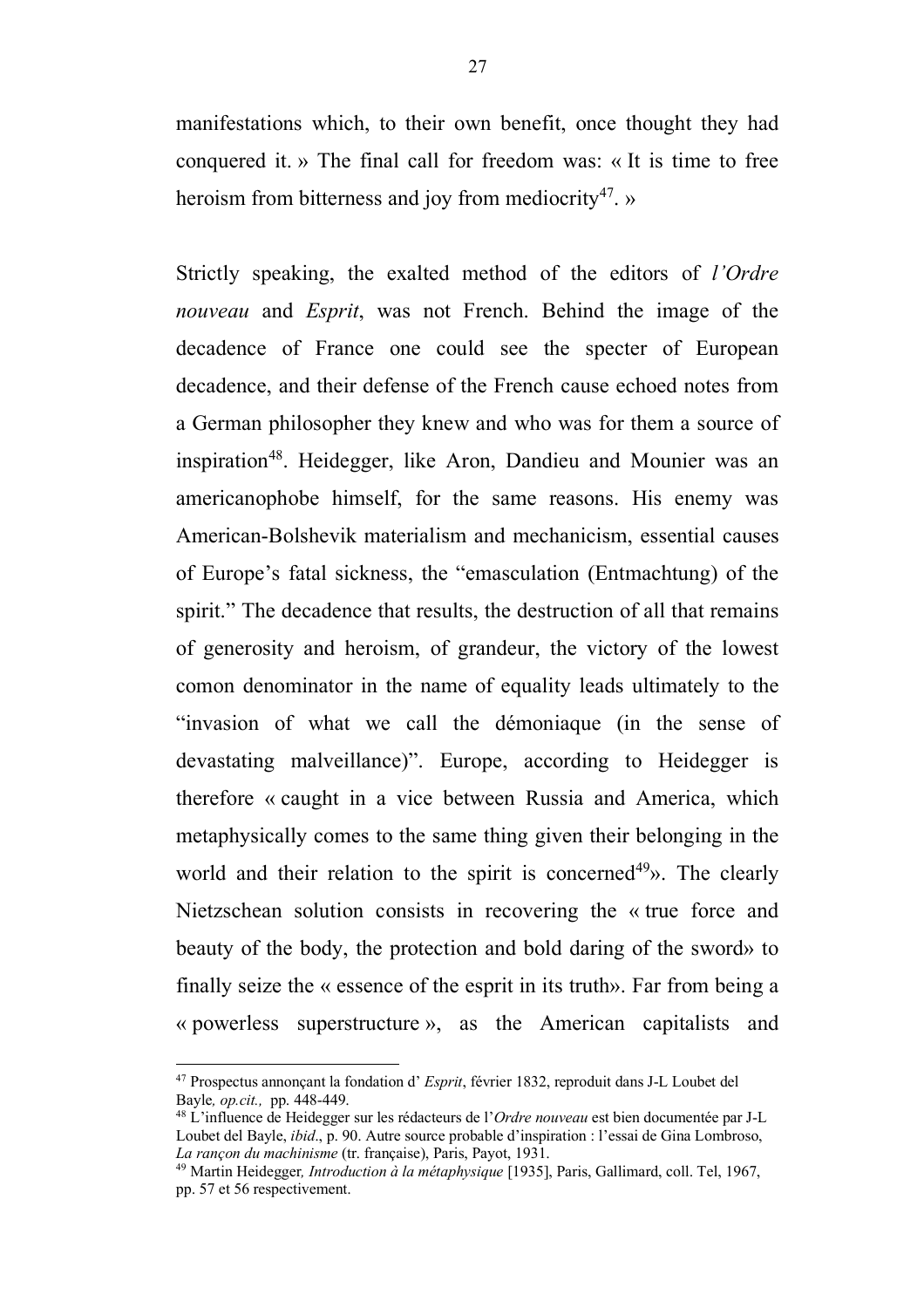Russian Bolsheviks imagine it, the spirit reinvented by the great European intellectuals was « [what] holds up and rules, what is first and last, not only an indispensable third<sup>50</sup>».

#### Two totalitarianisms, Soviet and American

These debates on American barbarism back in the thirties were annonciateurs of another kind of americanophobia, widespread in the aftermath of the second world war, which assertated that American policy was just as dangerous for European freedom as Soviet communism was. Both were variants of modern totalitarianism. Read Alain de Benoist, one of the leaders of the New French Right, writing in the early 1980s: « The truth is that there exist two distinct forms of totalitarianism, with very different effects, but each as redoubtable as the other. The first, in the East, imprisons, persecutes, tortures the body; it however leaves room for hope. The other one in the West leads to the creation of happy robots. It air-conditions hell and kills the soul<sup>51</sup>,  $\mu$ . The same argument was untiringly repeated by authors as politically apart as Michel Jobert, Jacques Thibau, Jean-Marie Benoist, or Anicet Le Pors, in books with revealing titles: *Pavanes for Dying Europe* (1976), *France Colonized* (1980), *Auctioning off Marianne* (1980)…

The intellectuals of « Old Europe » of the thirties were thus not americanophiles, to say the least. Their declared americanophobia went far beyond the bounds of a well thought-out anti-americanism.

 <sup>50</sup> Ibid., p. 18.

<sup>51</sup> Alain de Benoist, cité dans D. Lacorne et al., *L'Amérique dans les têtes, op. cit*., p. 33. Curieusement, le même raisonnement est exprimé par des penseurs ou des hommes politiques situés au centre de l'échiquier politique, souvent proches du gaullisme, comme Michel Jobert, Jacques Thibau ou Jean-Marie Benoist. D'autres grand intellectuels comme Merleau Ponty, Sartre ou Etienne Gilson défendirent des points de vue comparable à la fin des années 1940.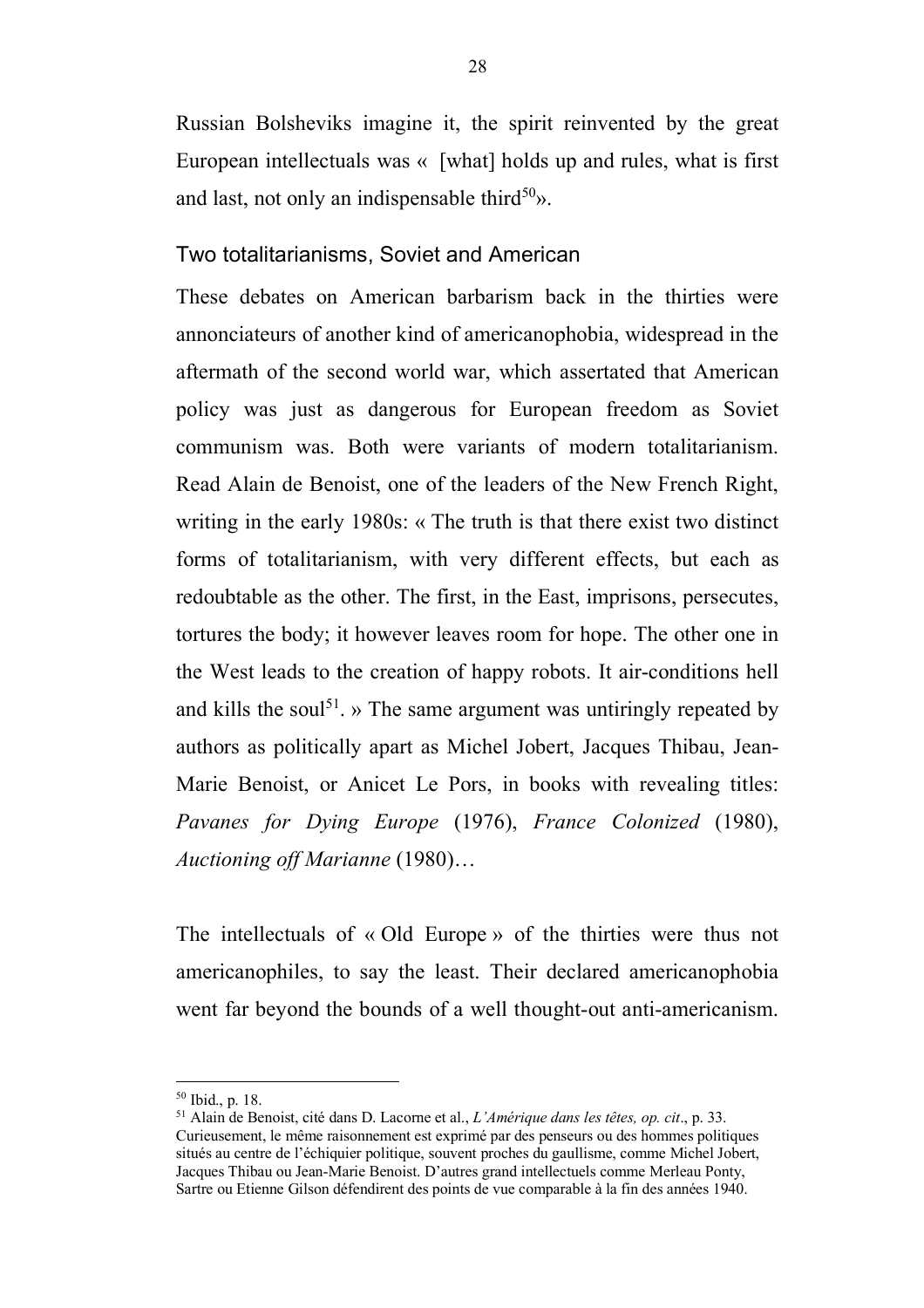The point was not to criticise America on this or that aspect of her domestic or foreign policy. It was to reject American democratic values, as too egalitarian, and the American productivism, as too mechanical and materialistic, *in toto*, in order to escape, in Heidegger's cruel words, a horrible « emasculation of the spirit. »

#### « Old America »: a model for Europe?

Are the French today americanophobes, as they were in the thirties or during the Cold War? I do not believe so. Baudrillard's wild imaginings are the exception that prove the rule. The capital error of the Bush administration, and of Defense Secretary Donald Rumsfeld, is to have confused americanophobia and anti-americanism, as I have argued above. The critical stand taken by France and Germany, during the Irak crisis, was not a sign of a total rejection of American values. Quite the contrary. The liberal economy, economic globalization, American democracy were not perceived as cancers or instruments of the énervation of the western spirit by our political leaders. The [declared..?] American objective – getting rid of weapons of mass destruction – was not questioned. What created the problem were the means chosen to attain these objectives and especially the time-table of military intervention adopted by the Pentagon strategists. With his ironical comment about the powerlessness of « Old Europe », Ronald Rumsfeld forgot that Europe was also an inventive, creative machine and that she had chosen, in order to reinforce her foundations, the oldest republican model available: the model of « Old America » which emerged out of the Enlightenment, the America of the Philadelphia Convention, of the founding fathers, of federalism and constitutional

 $\overline{a}$ 

Voir Tony Judt, *Un passé imparfait. Les intellectuels en France (1944-1956),* Paris, Fayard,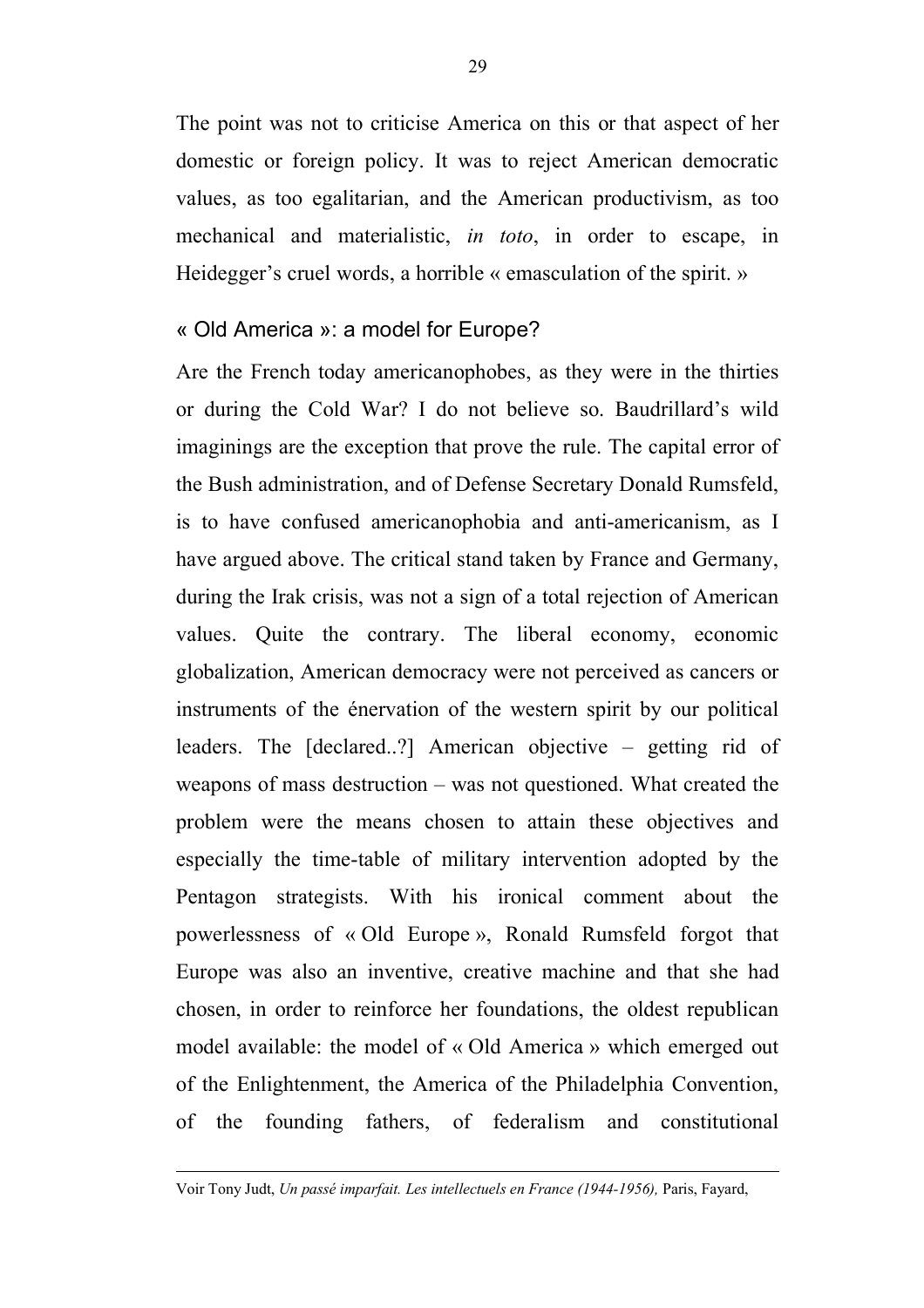compromise. No better vibrant hommage could ever be paid to America, at the very time when trans-atlantic misunderstandings were degenerating into mutual abuse.

How many in the Bush administration still cared for the glorious old model of « Old America »? Not the President or his praetorian guard. A little more attention paid to a new Europe in the process of construction, a little more respect for the reasonable (but no doubt debatable) criticism expressed by the leaders of « Old Europe » would doubtlessly have averted many misunderstandings. Indeed, in the end, nothing reveals the proximity of the two models, European and American, better than the motto chosen by the two federated continents: *« E Pluribus Unum* », say the Americans; « Unity in Diversity », propose the drafters of the Preamble of a future European constitution<sup>52</sup>. In a way, beneath outward appearances, we are all Americans.

1992.

 $\overline{a}$ 

<sup>52</sup> D. Lacorne, « 'E Pluribus Unum', une devise pour l'Europe *?* », *Le Débat*, janvier 2003, pp. 88-97.

<sup>52</sup> Philippe Roger, *L'ennemi américain. Généalogie de l'antiaméricanisme français*, Paris, Seuil, 2002 ; Jean-François Revel, *l'obsession anti-américaine*, Paris, Plon, 2002 ; Emmanuel Todd, A*près l'empire. Essai sur la décomposition du système américain*, Paris, Gallimard, 2002. Pour une critique de ces ouvrages, voir Tony Judt, « Anti-Americans Abroad », *New York Review of Books*, mai 2003, pp. 24-28.

<sup>52</sup> Denis Lacorne and Jacques Rupnik, "France Bewitched by America," in D. Lacorne, Jacques Rupnik and Marie-France Toinet (eds.), *The Rise and Fall of Anti-Americanism. A Century of French Perception*, Basingstoke, Macmillan, 1990, p. 2. (trans. from the original French by Gerald Turner, *L'Amérique dans les têtes. Un siècle de fascinations et d'aversions*, Paris, Hachette, 1986.)

<sup>52</sup> Sondage French American Foundation-SOFRES, mai 2000 : réponses à la question : « Avezvous pour les Etats-Unis plutôt de la sympathie, plutôt de l'antipathie, ou encore ni sympathie ni antipathie ? »<br><sup>52</sup> En réponse à une question fermée sur l'intégration des immigrés, 50% des sondés pensent que,

aux Etats-Unis, « cela fonctionne plutôt moins bien qu'en France » contre 18% qui estiment que

cela se passe mieux aux Etats-Unis qu'en France…<br><sup>52</sup> On trouvera, dans cet ouvrage, une analyse complète et nuancée des opinions françaises et européennes. Voir, Gérard Grunberg, XXXX pp. XXX

<sup>&</sup>lt;sup>52</sup> Titre d'un éditorial de Jean-Marie Colombani, le directeur du *Monde*, *Le Monde*, 12 septembre 2001. Un an plus tard, observant la montée des tensions transatlantiques, Colombani se demandait si nous n'étions pas « tous devenus antiaméricains ». Id., « L'impasse américaine », *Le Monde*, 11 septembre 2002.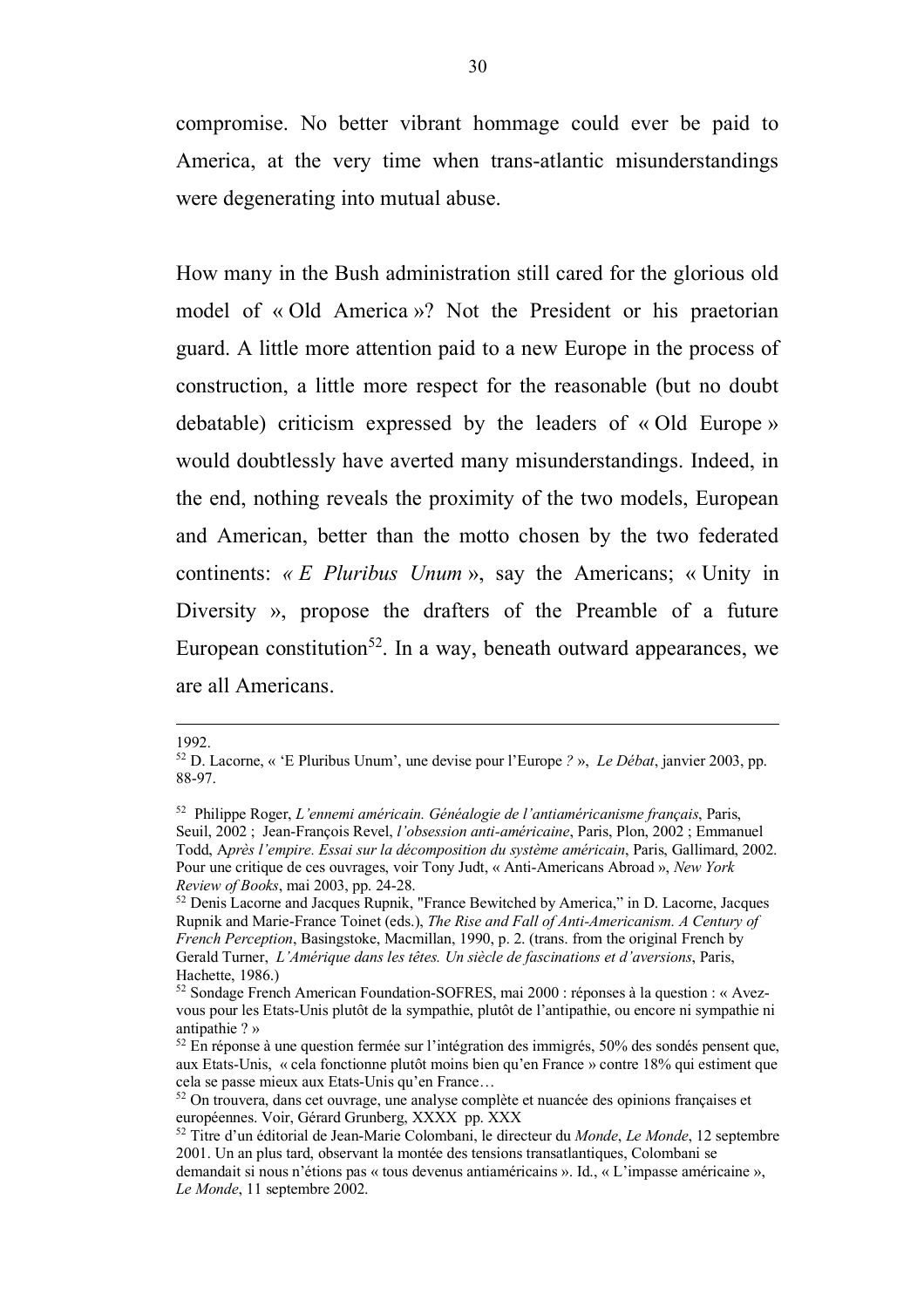février 2003. En Europe, jamais plus de 10% des personnes interrogées expriment une opinion favorable à une intervention unilatérale en Iraq. En Grande-Bretagne, une majorité relative des sondés s'oppose à toute guerre (41%) ; la majorité des anti-guerre est, nette en Allemagne (50%), massive en France (60%), écrasante en Espagne (74%). Sondage EOS- Gallup Europe, 29 janvier 2003, cité par Duhamel.

<sup>52</sup> Sondages, Le Monde-TF1 du 28-29 mars 2003 et IPSOS-Le Figaro du 1-3 avril 2003, *Le Figaro*, 5 avril 2003 (d'après un échantillon national de la population française musulmane).<br><sup>52</sup> Cité dans *Le Monde* du 3 avril 2003.<br><sup>52</sup> Pierre Hassner. « Europe/Etats-Unis : la tentation du divorce ». *Politique In* 

100, été 2003, p. 173. Des critiques très vives étaient aussi exprimées par les milieux d'affaire français et des partisans du « droit d'ingérence » comme André Glucksmann, Bernard-Henry Lévy, Bernard Kouchner, Bruno Latour, Pascal Bruckner, etc. Voir Laure Belot et Sophie Fay, « Les milieux d'affaires redoutent un divorce franco-américain », *Le Monde*, 4 avril, 2003 ; André Glucksmann, « L'étrange renversement », *Le Monde*, 5 avril 2003 et Bruno Latour,

« Pourquoi cet abîme ? », *ibid*. 52 Pierre Hassner, « Europe/Etats-Unis : la tentation du divorce », *Politique Internationale*, n° 100, été 2003, p. 173. Des critiques très vives étaient aussi exprimées par les milieux d'affaire français et des partisans du « droit d'ingérence » comme André Glucksmann, Bernard-Henry Lévy, Bernard Kouchner, Bruno Latour, Pascal Bruckner, etc. Voir Laure Belot et Sophie Fay, « Les milieux d'affaires redoutent un divorce franco-américain », *Le Monde*, 4 avril, 2003 ; André Glucksmann, « L'étrange renversement », *Le Monde*, 5 avril 2003 et Bruno Latour, « Pourquoi cet abîme ? », *ibid*. 52 Bush, « Je suis décidé à travailler avec la France » (entretien), *Le Figaro*, 30 mai 2003.

Curieusement, le *Times* de Londres, interprétait différemment le même événement en titrant :

« Bush diplomacy begins with attack on France », *Times*, 31 mai 2003, p. 23.  $52$  Andrew Higgins, « For U.S., Waging Peace still Requires Support from Contrarian Allies »,

*Wall Street Journal* (Europe), 17 juin 2003.

<sup>52</sup> Bush, « Je suis décidé à travailler avec la France » (entretien), *Le Figaro*, 30 mai 2003. Curieusement, le *Times* de Londres, interprétait différemment le même événement en titrant : « Bush diplomacy begins with attack on France », *Times*, 31 mai 2003, p. 23.

<sup>52</sup> Andrew Higgins, « For U.S., Waging Peace still Requires Support from Contrarian Allies », *Wall Street Journal* (Europe), 17 juin 2003.

<sup>52</sup> Voir, D. Lacorne, « Mais non, cette guerre ne fut pas une croisade ! », *Le Monde*, 17 avril 2003.

<sup>52</sup> Voir, D. Lacorne, « Mais non, cette guerre ne fut pas une croisade ! », *Le Monde*, 17 avril 2003.

<sup>52</sup> Robert Aron et Arnaud Dandieu, *Décadence de la nation française*, Paris, éditions Rieder, 1931, p. 107-108.

<sup>52</sup> Robert Aron et Arnaud Dandieu, *Décadence de la nation française*, Paris, éditions Rieder, 1931, p. 107-108.

<sup>52</sup> Paradoxalement, au moment même où José Bové s'en prenait à McDonald's, les ventes des 932 McDonald's français augmentaient de près de 3% (entre 2000 et 2001), alors qu'elles diminuaient de 1% aux Etats-Unis. Voir Shirley Leung, « McHaute Cuisine », *Wall Street Journal*, 30 août 2002.

<sup>52</sup> Paradoxalement, au moment même où José Bové s'en prenait à McDonald's, les ventes des 932 McDonald's français augmentaient de près de 3% (entre 2000 et 2001), alors qu'elles diminuaient de 1% aux Etats-Unis. Voir Shirley Leung, « McHaute Cuisine », *Wall Street Journal*, 30 août 2002.

 <sup>52</sup> Voir, Olivier Duhamel, « Une opinion publique européenne », *Journal du Dimanche*, 9 février 2003. En Europe, jamais plus de 10% des personnes interrogées expriment une opinion favorable à une intervention unilatérale en Iraq. En Grande-Bretagne, une majorité relative des sondés s'oppose à toute guerre (41%) ; la majorité des anti-guerre est, nette en Allemagne (50%), massive en France (60%), écrasante en Espagne (74%). Sondage EOS- Gallup Europe, 29 janvier 2003, cité par Duhamel.

<sup>52</sup> Sondages, Le Monde-TF1 du 28-29 mars 2003 et IPSOS-Le Figaro du 1-3 avril 2003, *Le Figaro,* 5 avril 2003 (d'après un échantillon national de la population française musulmane).<br><sup>52</sup> Cité dans *Le Monde* du 3 avril 2003.<br><sup>52</sup> Voir, Olivier Duhamel, « Une opinion publique européenne », *Journal du Dimanch*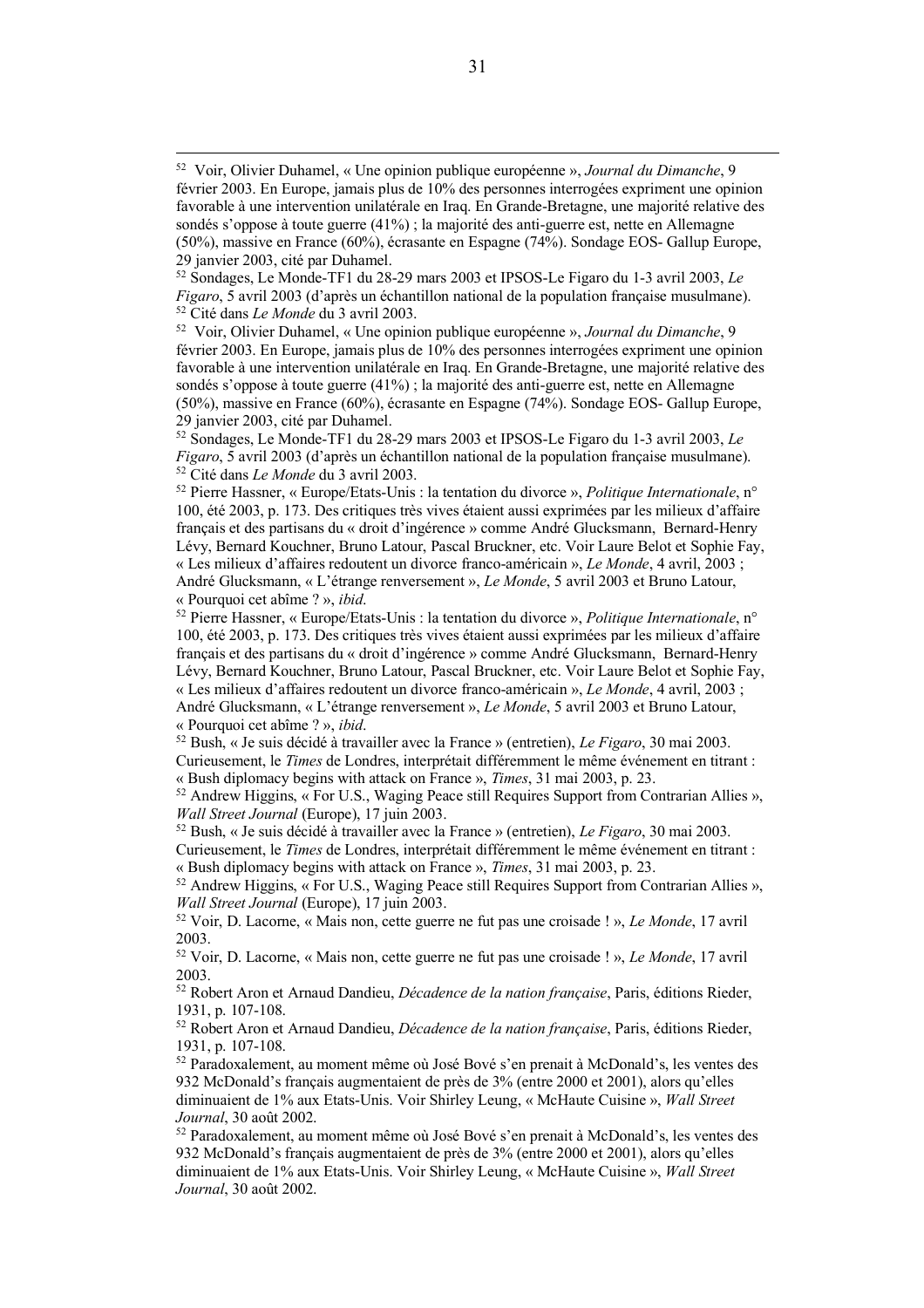<sup>52</sup> D'après un sondage d'Ipsos pour le *Figaro Magazine* du 26 mai 2000, décrit et analysé par Philip Gordon et Sophie Meunier, *Le Nouveau défi français. La France face à la mondialisation*, Paris, Odile Jacob, 2002, pp. 143, 154. D'après le même sondage, 35% des Français estiment que la mondialisation n'est pas « une bonne chose pour la France » et 46% pensent qu'elle ne sera pas bénéfique aux travailleurs (contre 36% d'opinion contraires). Par ailleurs, 51% des Français interrogés par CSA, le 30 juin 2000, se déclaraient d'accord avec les positions de José Bové sur la mondialisation ( p. 143).

<sup>52</sup> D'après un sondage d'Ipsos pour le *Figaro Magazine* du 26 mai 2000, décrit et analysé par Philip Gordon et Sophie Meunier, *Le Nouveau défi français. La France face à la mondialisation*, Paris, Odile Jacob, 2002, pp. 143, 154. D'après le même sondage, 35% des Français estiment que la mondialisation n'est pas « une bonne chose pour la France » et 46% pensent qu'elle ne sera pas bénéfique aux travailleurs (contre 36% d'opinion contraires). Par ailleurs, 51% des Français interrogés par CSA, le 30 juin 2000, se déclaraient d'accord avec les positions de José Bové sur la mondialisation ( p. 143).

<sup>52</sup> *Ibid*., p. 19.

52 Pour de nombreuses illustrations des moments américanophiles de l'opinion publique française, voir D. Lacorne, J. Rupnik et M-F Toinet*, L'Amérique dans les têtes, op. cit*. 52 *Ibid*., p. 19.

52 Pour de nombreuses illustrations des moments américanophiles de l'opinion publique française, voir D. Lacorne, J. Rupnik et M-F Toinet*, L'Amérique dans les têtes, op. cit*. 52 Cités dans Philip Gordon et Sophie Meunier, *Le nouveau défi français, op. cit.,* p. 148-159.

<sup>52</sup> *Ibid*., p. 147. ATTAC aurait plus de 34 000 membres actifs et bénéficierait du soutien de 130

parlementaires français.

<sup>52</sup> Cités dans Philip Gordon et Sophie Meunier, *Le nouveau défi français, op. cit.,* p. 148-159. <sup>52</sup> *Ibid*., p. 147. ATTAC aurait plus de 34 000 membres actifs et bénéficierait du soutien de 130 parlementaires français. 52 *Ibid*., pp. 17-19, 150-155.

<sup>52</sup> *Ibid*., pp. 17-19, 150-155.

 $52$  On trouvera une analyse du « danger multiculturaliste », chez des auteurs aussi différents que Jean-Claude Barreau, Paul Yonnet, Alain Peyrefitte dans D. Lacorne, *La crise de l'identité américaine*, 2<sup>e</sup> édition revue et augmentée, Paris, Gallimard, coll. Tel, 2003, p. 31-36.<br><sup>52</sup> Christian Jelen, « La régression multiculturaliste », *Le Débat*, n° 97, novembre 1997, pp. 137-

143, et plus généralement, id., *Les casseurs de la république*, Paris, Plon 1997. Six ans plus tard, Luc Ferry, le ministre de l'éducation nationale, dénonçait la « logique américaine » du droit à la différence, cette véritable « calamité », qui selon lui, contribuerait aux « dérives

communautaristes » si néfastes pour nos écoles. Voir Luc Bronner et Xavier Ternisien, « Le mauvais débat du communautarisme », *Le Monde*, 12 avril 2003.

 $52$  On trouvera une analyse du « danger multiculturaliste », chez des auteurs aussi différents que Jean-Claude Barreau, Paul Yonnet, Alain Peyrefitte dans D. Lacorne, *La crise de l'identité américaine*, 2<sup>e</sup> édition revue et augmentée, Paris, Gallimard, coll. Tel, 2003, p. 31-36.<br><sup>52</sup> Christian Jelen, « La régression multiculturaliste », *Le Débat*, n° 97, novembre 1997, pp. 137-

143, et plus généralement, id., *Les casseurs de la république*, Paris, Plon 1997. Six ans plus tard, Luc Ferry, le ministre de l'éducation nationale, dénonçait la « logique américaine » du droit à la différence, cette véritable « calamité », qui selon lui, contribuerait aux « dérives

communautaristes » si néfastes pour nos écoles. Voir Luc Bronner et Xavier Ternisien, « Le mauvais débat du communautarisme », *Le Monde*, 12 avril 2003.

 $52$  On trouvera une analyse critique de trois conceptions rivales du multiculturalisme américain dans *La crise de l'identité américaine*, *op. cit*., pp. 341-343.

<sup>52</sup> Les Girondins, selon Laurence Cornu (qui cite Buzot) étaient injustement accusés de « naturaliser en France le gouvernement de l'Amérique ». Laurence Cornu, « Fédéralistes ! et pourquoi ? » *in* François Furet et Mona Ozouf (dir.), *La Gironde et les Girondins*, Paris, Payot, 1991, note 24, p. 284.

 <sup>52</sup> Voir, José Bové et François Dufour, *Le monde n'est pas une marchandise*, Paris, La Découverte, 2000 et Jean-Marie Messier, *J6M.com*. *Faut-il avoir peur de la nouvelle économie ?*, Paris, Hachette, 2000.

<sup>52</sup> Voir, José Bové et François Dufour, *Le monde n'est pas une marchandise*, Paris, La Découverte, 2000 et Jean-Marie Messier, *J6M.com*. *Faut-il avoir peur de la nouvelle économie ?*, Paris, Hachette, 2000.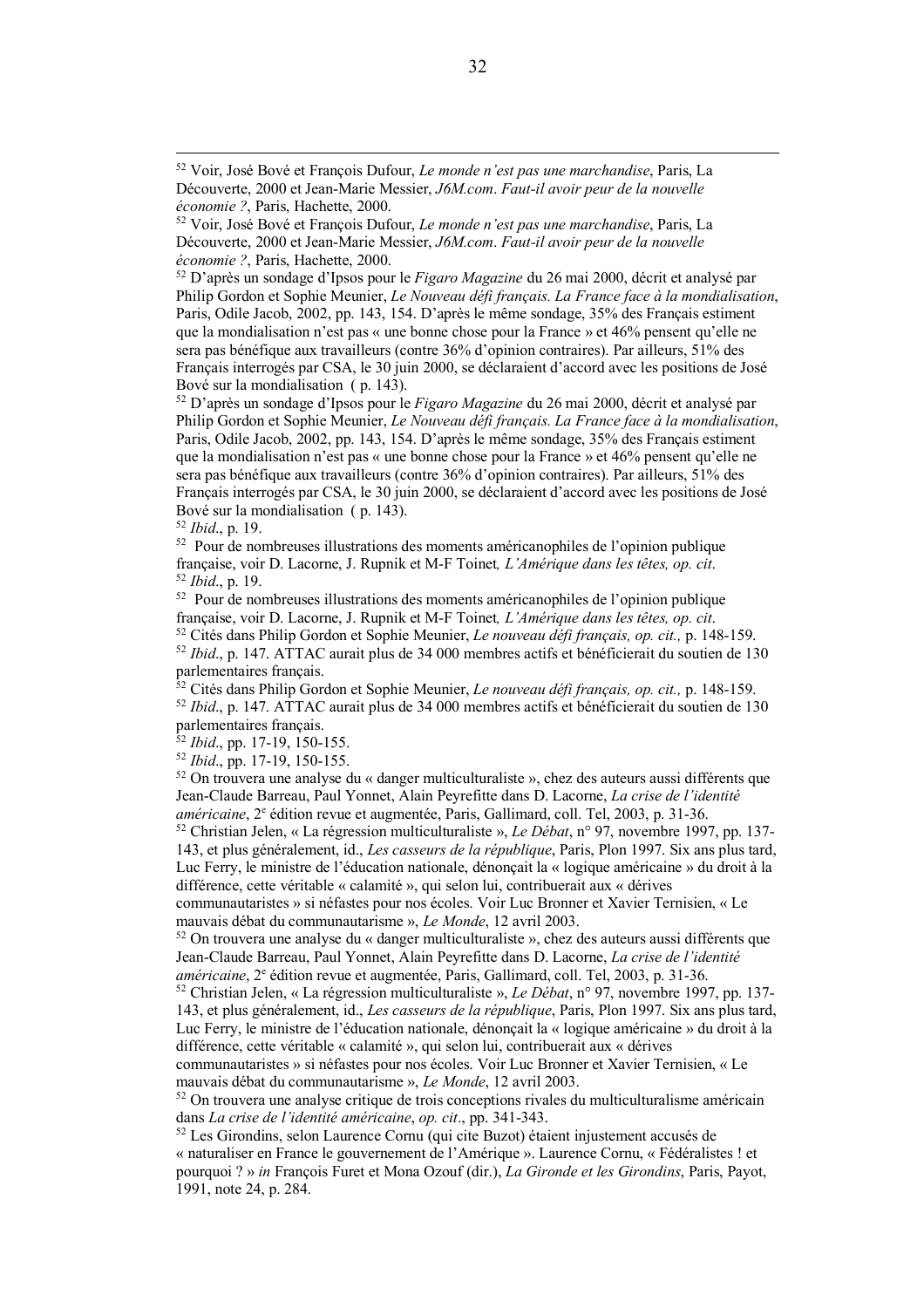<sup>52</sup> *The American Enterprise Magazine Online*, décembre 2002, www.taemag.com/taedec02d.htm <sup>52</sup> Image diffusée sur le site www.StrangeCosmos.com. Voir, Julie Loudner, « La nouvelle francophobie » mémoire préparé pour le Cycle supérieur d'études américaines de l'Ecole doctorale de l'IEP de Paris, juin 2003 ; Justin Vaisse, « Etats-Unis, le regain francophobe », *Politique Internationale*, n° 97, automne 2002 ; D. Lacorne, « Les dessous de la francophobie », *Le Nouvel Observateur*, 27 février 2003 (entretien) ; « Fuck la France. Comment les Américains nous jugent aujourd'hui », n° spécial de *L'Echo des Savanes*, Mais, 2003

<sup>52</sup> Geoffrey Nunberg, « A Lexicon of Francophobia, from Emerson to Fox TV », *New York Times*, 9 février 20003. Charles Krauthammer, l'un des éditorialistes du *Washington Post*  n'hésitait pas à dénoncer le « sabotage » de la France, un mois avant l'invasion de l'Iraq : « Yet the lengths to which France has gone to oppose the United States show that the stakes are much higher. France has gone far beyond mere objection, far beyond mere obstruction. It is engaged in sabotage[…] », *Washington Post*, 21 février 2003.

<sup>52</sup> Pierre Hassner, « Guerre : qui fait le jeu de qui ? », *Le Monde*, 25 février 2003 ; id., « Etats-Unis-Itak-Europe : le troisième round », *Le Monde*, 26 avril 2003.

<sup>52</sup> *The American Enterprise Magazine Online*, décembre 2002, www.taemag.com/taedec02d.htm <sup>52</sup> Image diffusée sur le site www.StrangeCosmos.com. Voir, Julie Loudner, « La nouvelle francophobie » mémoire préparé pour le Cycle supérieur d'études américaines de l'Ecole

doctorale de l'IEP de Paris, juin 2003 ; Justin Vaisse, « Etats-Unis, le regain francophobe », *Politique Internationale*, n° 97, automne 2002 ; D. Lacorne, « Les dessous de la francophobie », *Le Nouvel Observateur*, 27 février 2003 (entretien) ; « Fuck la France. Comment les Américains nous jugent aujourd'hui », n° spécial de *L'Echo des Savanes*, Mais, 2003

<sup>52</sup> *Ibid*., p. 8

 $52$  On trouvera une analyse critique de trois conceptions rivales du multiculturalisme américain dans *La crise de l'identité américaine*, *op. cit*., pp. 341-343.

<sup>52</sup> Les Girondins, selon Laurence Cornu (qui cite Buzot) étaient injustement accusés de « naturaliser en France le gouvernement de l'Amérique ». Laurence Cornu, « Fédéralistes ! et pourquoi ? » *in* François Furet et Mona Ozouf (dir.), *La Gironde et les Girondins*, Paris, Payot, 1991, note 24, p. 284.

<sup>52</sup> Robert Badinter, « L'Amérique et la mort », *Nouvel Observateur*, 17 mars 1999.

<sup>52</sup> Serge Tornay, « De la théocratie en Amérique », *Le Monde*, 2 février 1998.

<sup>52</sup> Robert Badinter, « L'Amérique et la mort », *Nouvel Observateur*, 17 mars 1999.

<sup>52</sup> Serge Tornay, « De la théocratie en Amérique », *Le Monde*, 2 février 1998.

<sup>52</sup> Voir, D. Lacorne, « The Barbaric Americans », *Wilson Quarterly*, Spring 2000, pp. 51-60 et Emmanuelle Le Texier, « L'Amérique au miroir de la presse française (1998-2000) », *Revue Tocqueville*, n°1, 2001, pp. 139-161. Sur la période récente, voir le témoignage complet et bien informé de Justin Vaisse, « The Future of Transatlantic Relations : a View from Europe », Committee on International Relations, U.S. House of Representatives, 17 juin 2003.

<sup>52</sup> Voir, D. Lacorne, « The Barbaric Americans », *Wilson Quarterly*, Spring 2000, pp. 51-60 et Emmanuelle Le Texier, « L'Amérique au miroir de la presse française (1998-2000) », *Revue Tocqueville*, n°1, 2001, pp. 139-161. Sur la période récente, voir le témoignage complet et bien informé de Justin Vaisse, « The Future of Transatlantic Relations : a View from Europe », Committee on International Relations, U.S. House of Representatives, 17 juin 2003.

<sup>52</sup> Geoffrey Nunberg, « A Lexicon of Francophobia, from Emerson to Fox TV », *New York Times*, 9 février 20003. Charles Krauthammer, l'un des éditorialistes du *Washington Post*  n'hésitait pas à dénoncer le « sabotage » de la France, un mois avant l'invasion de l'Iraq : « Yet the lengths to which France has gone to oppose the United States show that the stakes are much higher. France has gone far beyond mere objection, far beyond mere obstruction. It is engaged in sabotage[…] », *Washington Post*, 21 février 2003.

<sup>52</sup> Pierre Hassner, « Guerre : qui fait le jeu de qui ? », *Le Monde*, 25 février 2003 ; id., « Etats-Unis-Itak-Europe : le troisième round », *Le Monde*, 26 avril 2003.

<sup>52</sup> Cornelius de Pauw, *Recherches philosophiques sur les Américains*, in *Œuvres Philosophiques de Pauw* [1768], Paris, Jean-François Bastien, an III de la République, t. 1, p. 2.

<sup>52</sup> Cornelius de Pauw, *Recherches philosophiques sur les Américains*, in *Œuvres Philosophiques de Pauw* [1768], Paris, Jean-François Bastien, an III de la République, t. 1, p. 2.

<sup>52</sup> *Ibid*., p. 8

 $52$  Ibid., p. 6.  $52$  Ibid., p. 34.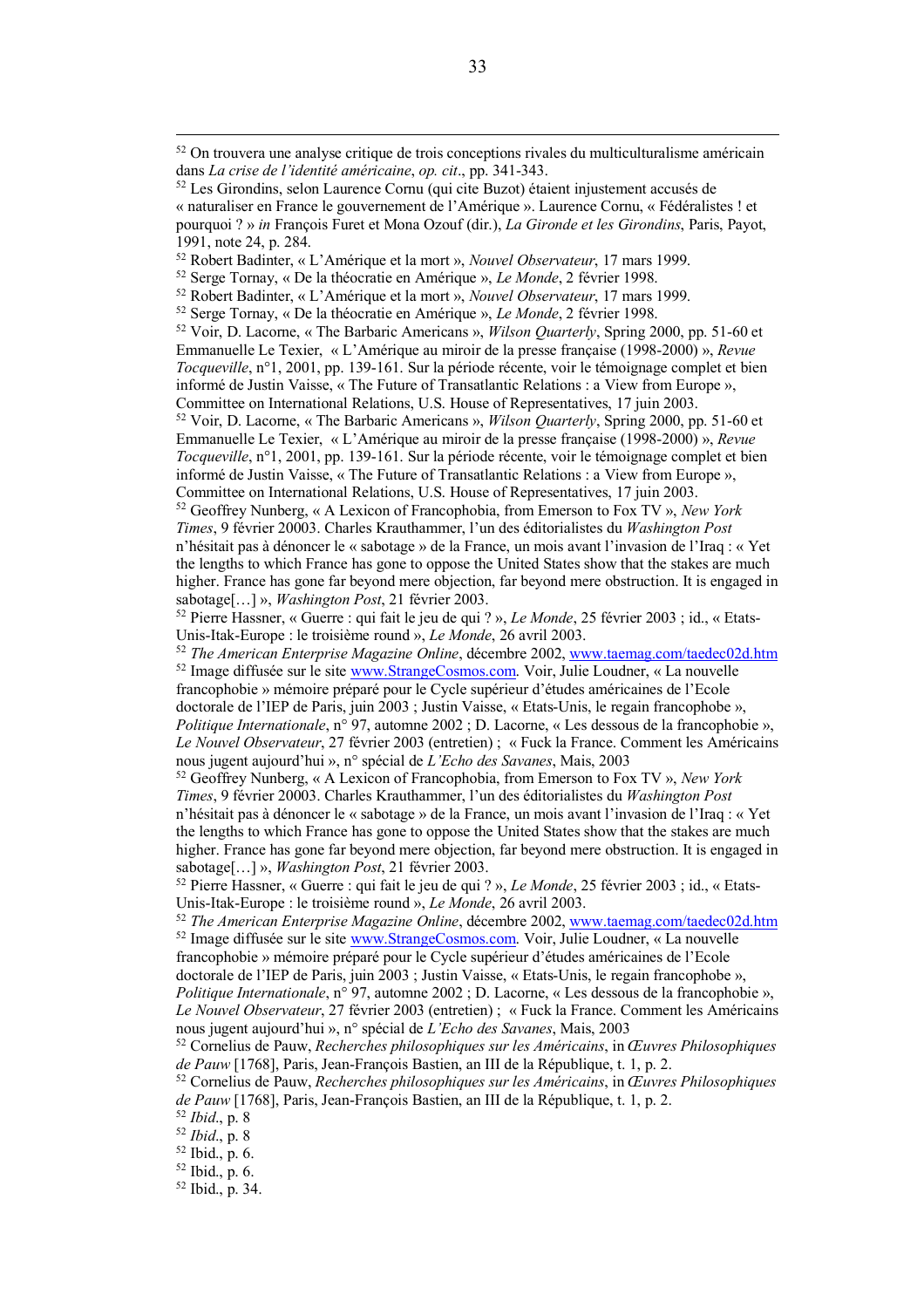*op. cit.*, p. 29.<br><sup>52</sup> Roger Vailland, *La Tribune des Nations*, 14 mars 1956, cité dans *L'Amérique dans les têtes*,

*op. cit*., p. 29. 52 Jean Baudrillard, « L'esprit du terrorisme », souligné par moi, *Le Monde*, 2 novembre 2001.

Pour François Guery, il y a, à l'évidence, une filiation directe entre Duhamel et Baudrillard. Lorsque les jeunes lisent les *Scènes de la vie future*, écrit Guery, ils croient « que c'est Baudrillard qui parle de l'Amérique, ils ne savent pas qui est Duhamel. Duhamel, c'est pourtant Baudrillard ». F. Guery, « L'Amérique impensable ? », *Philosophie Politique*, n° 7, décembre 1995, p. 14-15.

52 Jean Baudrillard, « L'esprit du terrorisme », souligné par moi, *Le Monde*, 2 novembre 2001. Pour François Guery, il y a, à l'évidence, une filiation directe entre Duhamel et Baudrillard. Lorsque les jeunes lisent les *Scènes de la vie future*, écrit Guery, ils croient « que c'est Baudrillard qui parle de l'Amérique, ils ne savent pas qui est Duhamel. Duhamel, c'est pourtant Baudrillard ». F. Guery, « L'Amérique impensable ? », *Philosophie Politique*, n° 7, décembre 1995, p. 14-15.

 $52 \times L$ <sup>2</sup> américanophobie intellectuelle des années 20 et 30, écrit Philippe Roger, reste, aujourd'hui encore, l'horizon indépassé de l'antiaméricanisme français. », *L'ennemi américain*, *op. cit.,* p. 358. Sur cette période, on lira l'ouvrage essentiel de Jean-Louis Loubet del Bayle, *Les non-conformistes des années trente*, Paris, Seuil, 1969.

 $52 \times L$ 'américanophobie intellectuelle des années 20 et 30, écrit Philippe Roger, reste, aujourd'hui encore, l'horizon indépassé de l'antiaméricanisme français. », *L'ennemi américain*, *op. cit.,* p. 358. Sur cette période, on lira l'ouvrage essentiel de Jean-Louis Loubet del Bayle, *Les non-conformistes des années trente*, Paris, Seuil, 1969.

<sup>52</sup> Robert Aron et Arnaud Dandieu, *Décadence de la nation française*, Paris, Rieder, 1931, pp. 107-108

52 *Ibid*., p. 115-116. Prolongeant cette tradition, Régis Debray décrit l'attitude d'un véritable *graeculus* des temps moderne dans son pamphlet, *L'édit de Caracalla ou plaidoyer pour les Etats-Unis d'Occident par Xavier de C\*\*\*,* Paris, Fayard, 2002.

<sup>52</sup> A. Dandieu et R. Aron, *ibid*., pp. 243 et 57.

<sup>52</sup> J'emprunte cette expression à François Furet, *Le passé d'une illusion*, Paris, Livre de Poche, 1998, p. 504.

<sup>52</sup> Robert Aron et Arnaud Dandieu, *Décadence de la nation française*, Paris, Rieder, 1931, pp. 107-108

52 *Ibid*., p. 115-116. Prolongeant cette tradition, Régis Debray décrit l'attitude d'un véritable *graeculus* des temps moderne dans son pamphlet, *L'édit de Caracalla ou plaidoyer pour les Etats-Unis d'Occident par Xavier de C\*\*\*,* Paris, Fayard, 2002.

<sup>52</sup> A. Dandieu et R. Aron, *ibid*., pp. 243 et 57.

<sup>52</sup> J'emprunte cette expression à François Furet, *Le passé d'une illusion*, Paris, Livre de Poche, 1998, p. 504.

<sup>52</sup> *Le cancer américain*, p. 80, cité dans Loubet del Bayle, *op. cit*., p. 259

<sup>52</sup> Mounier, *Revue de culture générale*, octobre 1930, pp. 14-21, cité dans Jean-Louis Loubet del Bayle, *Les non-conformistes des années trente*, Paris, Seuil, 1969, p. 258. Sur Mounier et l'Amérique, on lira surtout, Seth Armus, « The Eternal enemy : Emmanuel Mounier's *Esprit* and

French Anti-Americanism », *French Historical Studies*, n° 2, printemps 2001, pp. 271-303.

<sup>52</sup> *Le cancer américain*, p. 80, cité dans Loubet del Bayle, *op. cit*., p. 259

<sup>52</sup> Mounier, *Revue de culture générale*, octobre 1930, pp. 14-21, cité dans Jean-Louis Loubet del Bayle, *Les non-conformistes des années trente*, Paris, Seuil, 1969, p. 258. Sur Mounier et l'Amérique, on lira surtout, Seth Armus, « The Eternal enemy : Emmanuel Mounier's *Esprit* and French Anti-Americanism », *French Historical Studies*, n° 2, printemps 2001, pp. 271-303.

<sup>52</sup> Prospectus annonçant la fondation d' *Esprit*, février 1832, reproduit dans J-L Loubet del Bayle*, op.cit.,* pp. 448-449.

<sup>52</sup> Ibid., p. 34. 52 Voir, James W. Ceaser, *Reconstructing America*, New Haven, Yale University Press, 1997, pp. 19-65 et D. Lacorne, « L'écartèlement de 'l'homme atlantique '» in Christine Fauré et Tom Bishop (dir.), *L'Amérique des Français*, Paris, François Bourin, 1992, pp. 169-175. 52 Voir, James W. Ceaser, *Reconstructing America*, New Haven, Yale University Press, 1997,

pp. 19-65 et D. Lacorne, « L'écartèlement de 'l'homme atlantique '» in Christine Fauré et Tom Bishop (dir.), *L'Amérique des Français*, Paris, François Bourin, 1992, pp. 169-175. 52 Roger Vailland, *La Tribune des Nations*, 14 mars 1956, cité dans *L'Amérique dans les têtes,*